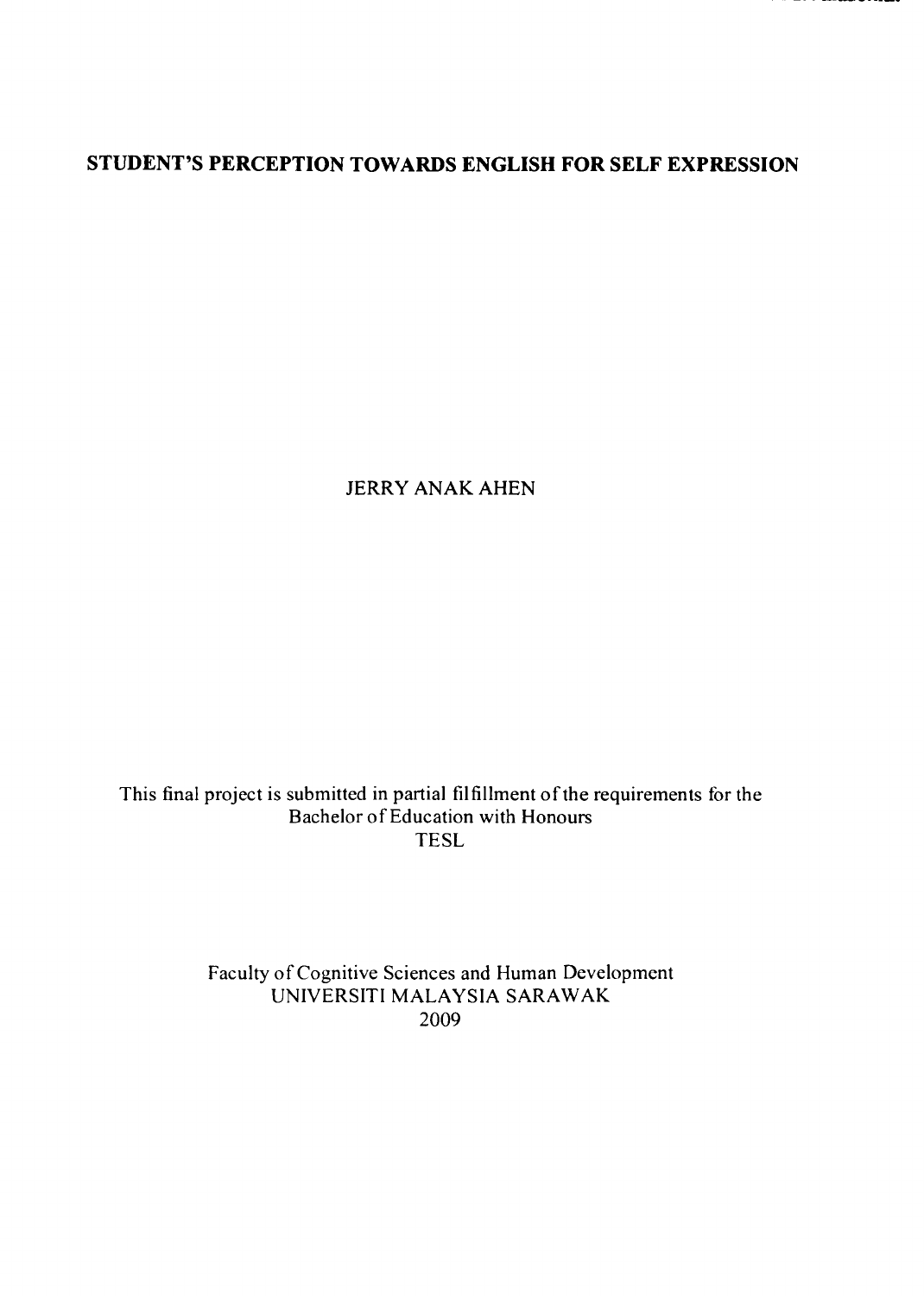### ACKNOWLEDGMENT

This study would unable to be achieved without the guidance, advice and also support from those individuals who were involved directly or indirectly in the process to complete it. I would like to express my deepest appreciation and special thanks to:

- Mr. Ahmed Shamsul Bahri Mohamad Tuah, my supervisor, for his guidance, advice, comments and patience throughout the process to complete this study.
- My course mates, especially Teddy and Charles, and also friends for their advice and comment.
- The participants who were involved in this study for their support throughout the research.

Last but not least, I would like to convey my special gratitude to God, for blessing me and my work, my mother, sister and siblings who have given me their heartfelt moral and financial support in my study as well as to complete my final year project.

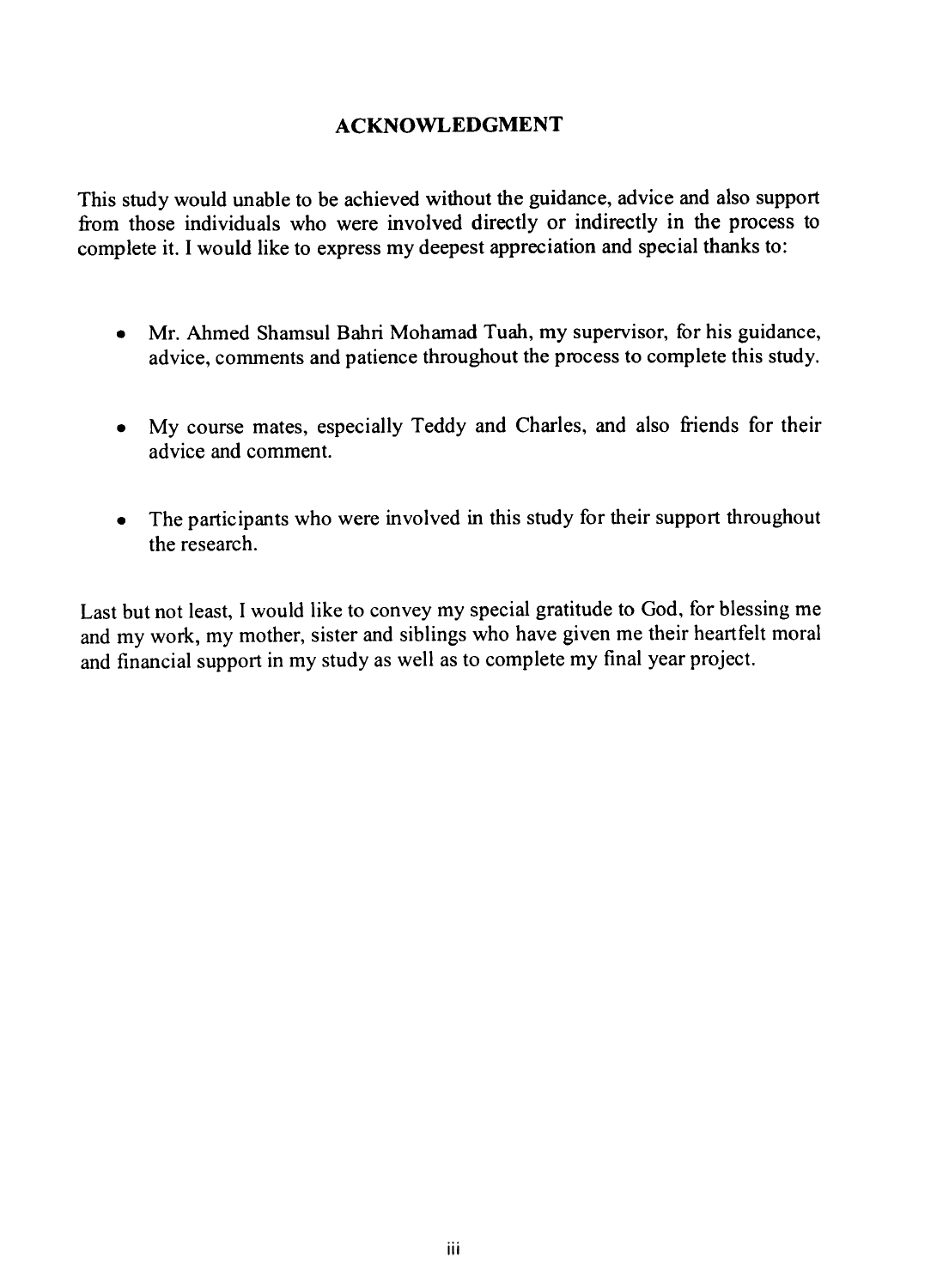## TABLE OF CONTENTS

| Page           |
|----------------|
| 111            |
| 1 <sub>V</sub> |
| <b>V11</b>     |
| viii           |
| 1X             |
|                |

## CHAPTER 1 - INTRODUCTION

- 1.0 Chapter Overview 1
- 1.1 Background of the Study<br>1.1.2 Statement of Problem
- 1.1.2 Statement of Problem<br>1.2 Objectives of the Stud
- 1.2 Objectives of the Study 6<br>1.2.1 Research Ouestions 6
- 
- 1.2.1 Research Questions 6<br>1.3 Significance of the Study 6
- 1.3 Significance of the Study<br>
1.4 Operational Definition of Key Term (3) 1.4 Operational Definition of Key Term 7<br>1.5 Scope of Study 8
- 
- 1.5 Scope of Study<br>
1.6 Chapter Review 9 Chapter Review 9

 $2.0$  Preview  $10$ 2.1 The Concepts of Perception 10<br>2.2 The Learner's Attitude in Second Language Acquisition 11 2.2 The Learner's Attitude in Second Language Acquisition 11<br>2.3 The Attitude among the Tertiary Level towards English 13 2.3 The Attitude among the Tertiary Level towards English 13<br>2.4 Summary 16 2.4 Summary 16

# CHAPTER 2- LITERATURE REVIEW

| 3.0 | Preview                         | 18 |
|-----|---------------------------------|----|
| 3.1 | <b>Research Design</b>          | 18 |
| 3.2 | Participant                     | 19 |
| 3.3 | Instruments for Data Collection | 21 |
|     | Questionnaire<br>3.3.1          | 21 |
| 3.4 | Data Collection Procedures      | 22 |
| 3.5 | Data Analysis                   | 23 |
| 3.6 | Limitation of the Study         | 24 |
| 3.7 | <b>Chapter Review</b>           | 24 |

## CHAPTER 3- RESEARCH METHODOLOGY

IV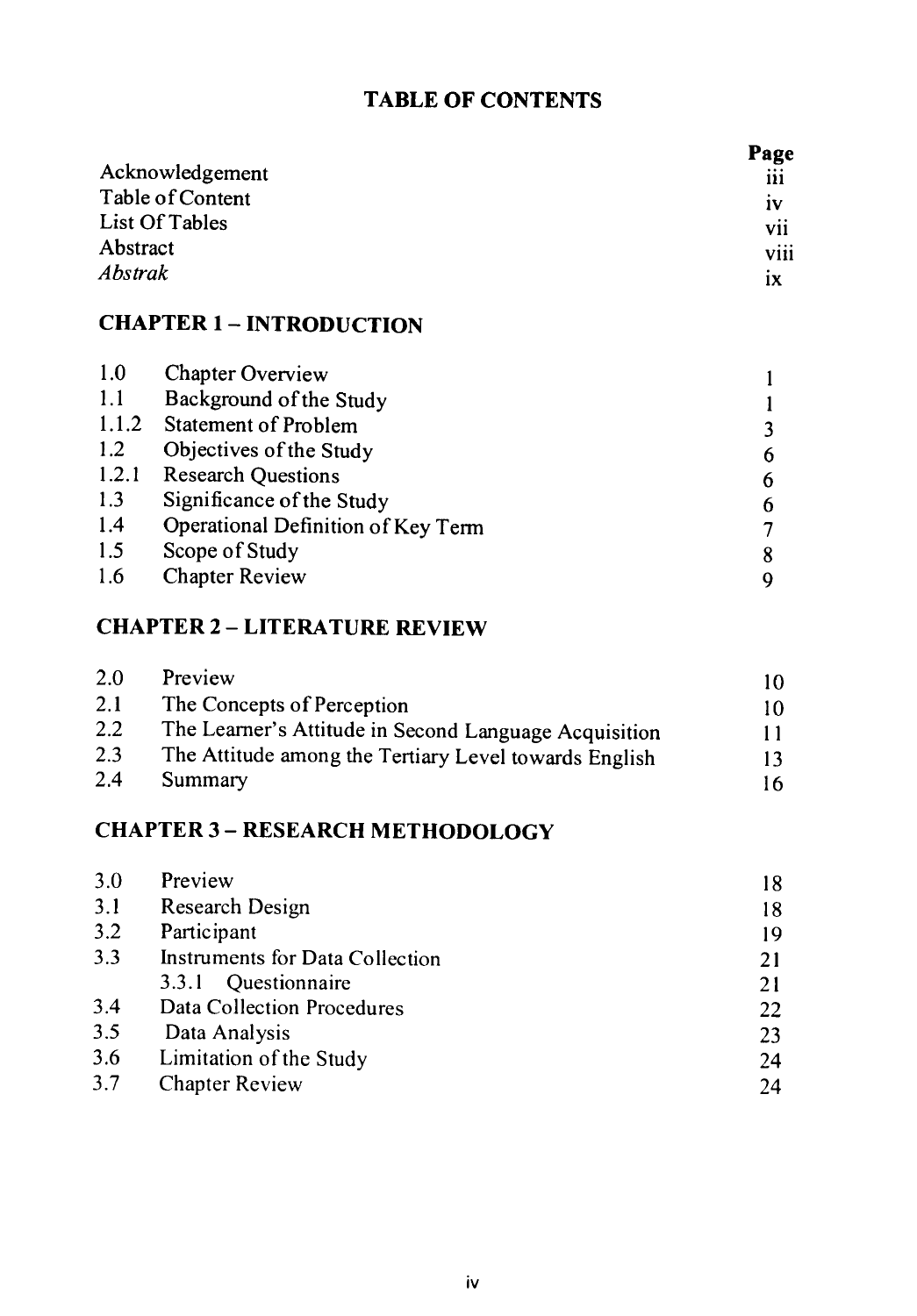## CHAPTER 4 - FINDINGS AND DISCUSSION

| 4.0 | Introduction                                                    | 26   |
|-----|-----------------------------------------------------------------|------|
| 4.1 | <b>Findings</b>                                                 | 28   |
| 4.2 | The Students' Perception towards English language.              | 28   |
|     | 4.2.1 Students' perception towards English in general           | 28   |
| 4.3 | Students' perception toward English language at the beginning   |      |
|     | and also at the end of the course.                              | 31   |
|     | 4.3.1 Students' perception towards English language             |      |
|     | at the beginning of the course.                                 |      |
|     | 4.3.2 Students' perception towards English language             |      |
|     | at the end of the course.                                       | 32   |
|     | 4.3.3 The changes in the students' perception towards English   |      |
|     | language after attended English for Self Expression course.     | 34   |
| 4.4 | Students' perception towards English for Self Expression course |      |
|     | at the beginning and also at the end of the course.             | 35   |
|     | 4.4.1 Students' perception towards English for Self Expression  |      |
|     | at the beginning of the course.                                 | 35   |
|     | 4.4.2 Students' perception towards English for Self Expression  |      |
|     | at the end of the course.                                       | 36   |
|     | 4.4.3 The changes in the students' perception towards English   |      |
|     | for Self Expression after attended the course.                  | 38   |
| 4.5 | Discussion                                                      | 39   |
|     | 4.5.1 Students' positive perception towards English.            | 39   |
|     | 4.5.2 Students' positive perception towards                     |      |
|     | English for Self Expression.                                    | 39   |
|     | 4.5.3 The changes in the students' perception towards English   |      |
|     | language after attended English for Self Expression course.     | - 40 |
|     | 4.5.4 The changes in the students' perception towards English   |      |
|     |                                                                 |      |

for Self Expression after attended the course. 40

## 4.6 Summary 41

# CHAPTER 5- SUMMARY, IMPLICATION AND SUGGESTIONS

| 5.0 | <b>Chapter Overview</b>                   |    |
|-----|-------------------------------------------|----|
| 5.1 | Summary of the Study                      | 42 |
| 5.2 | Implications of the Findings              | 44 |
| 5.3 | <b>Recommendation for Future Research</b> | 45 |
| 5.4 | Conclusion                                | 46 |

V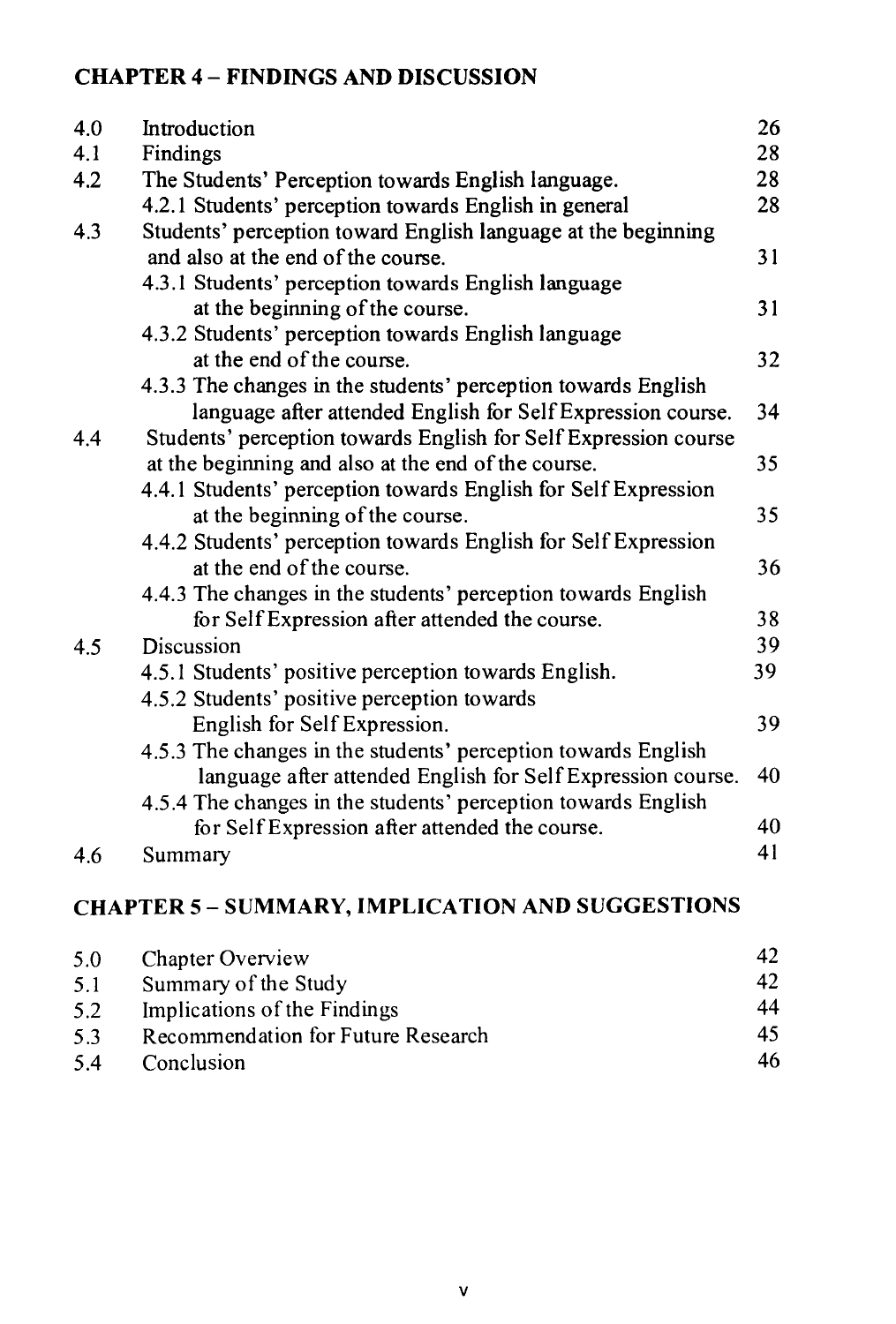

#### APPENDICES

Appendix A: Questionnaire 49 Appendix B: Tables of descriptive distribution 53

vi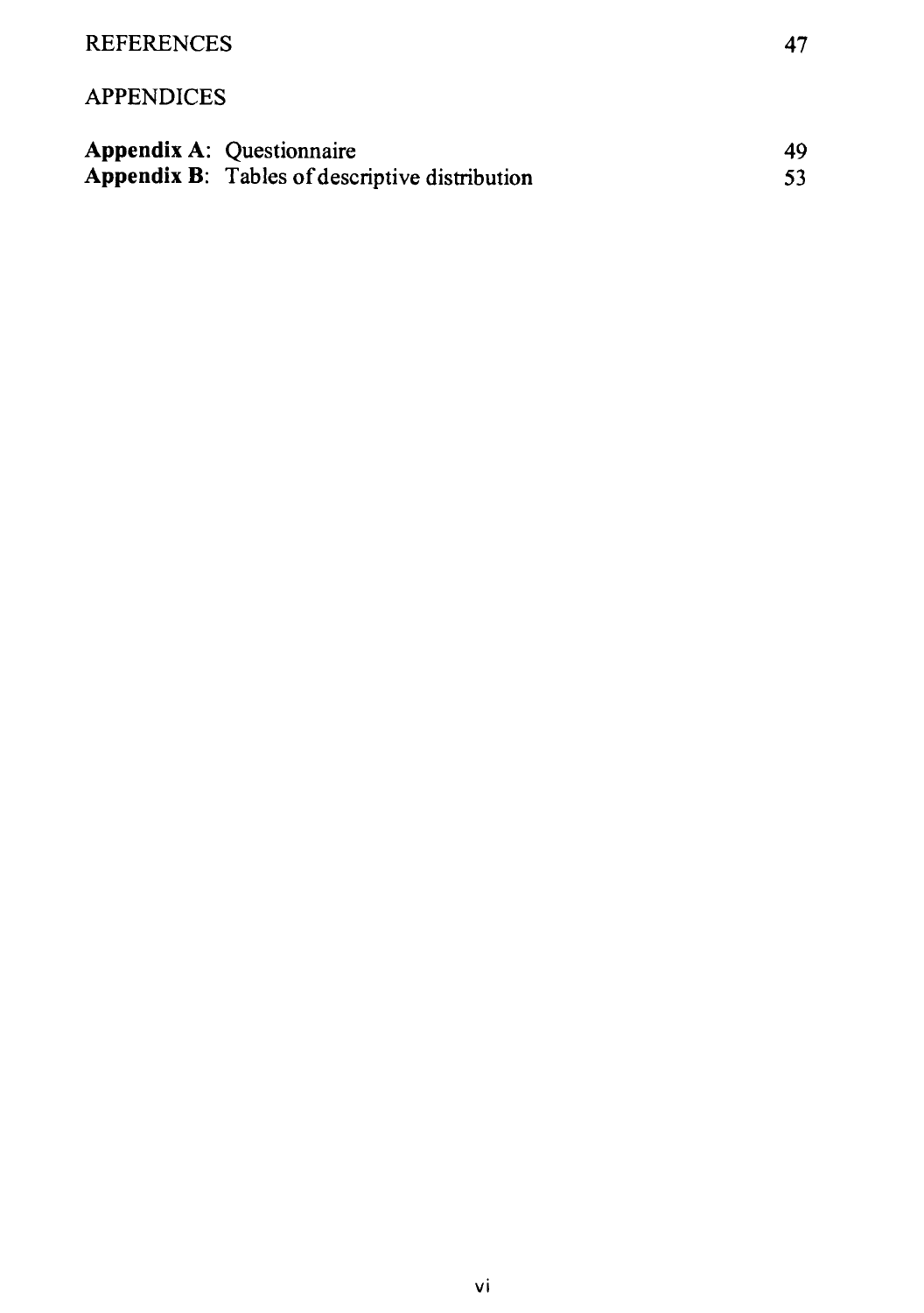## LIST OF TABLES

Table 1: Results of Frequency Distribution of Gender.<br> **Table 2:** Results of Frequency Distribution of Age. 27 Table 2: Results of Frequency Distribution of Age. Table 3: Results of Frequency Distribution of Languages Used at Home. 27<br>Table 4: Results of the students' perception toward English language. 28 Table 4: Results of the students' perception toward English language. Table 5: Results of the students' perception toward learning English language. 29 Table 6: Results of the students' perception towards English in job/career dimension. 29 Table 7: Students' perception toward English language at the beginning of the course. 31 Table 8: Students' perception toward English language at the end of the course. 32

| we beer week va lily volutur.                    | J 4 |
|--------------------------------------------------|-----|
| Table 9: Students' perception toward ESE course  |     |
| at the beginning of the course.                  | 35  |
| Table 10: Students' perception toward ESE course |     |
| at the end of the course.                        | 36  |
|                                                  |     |

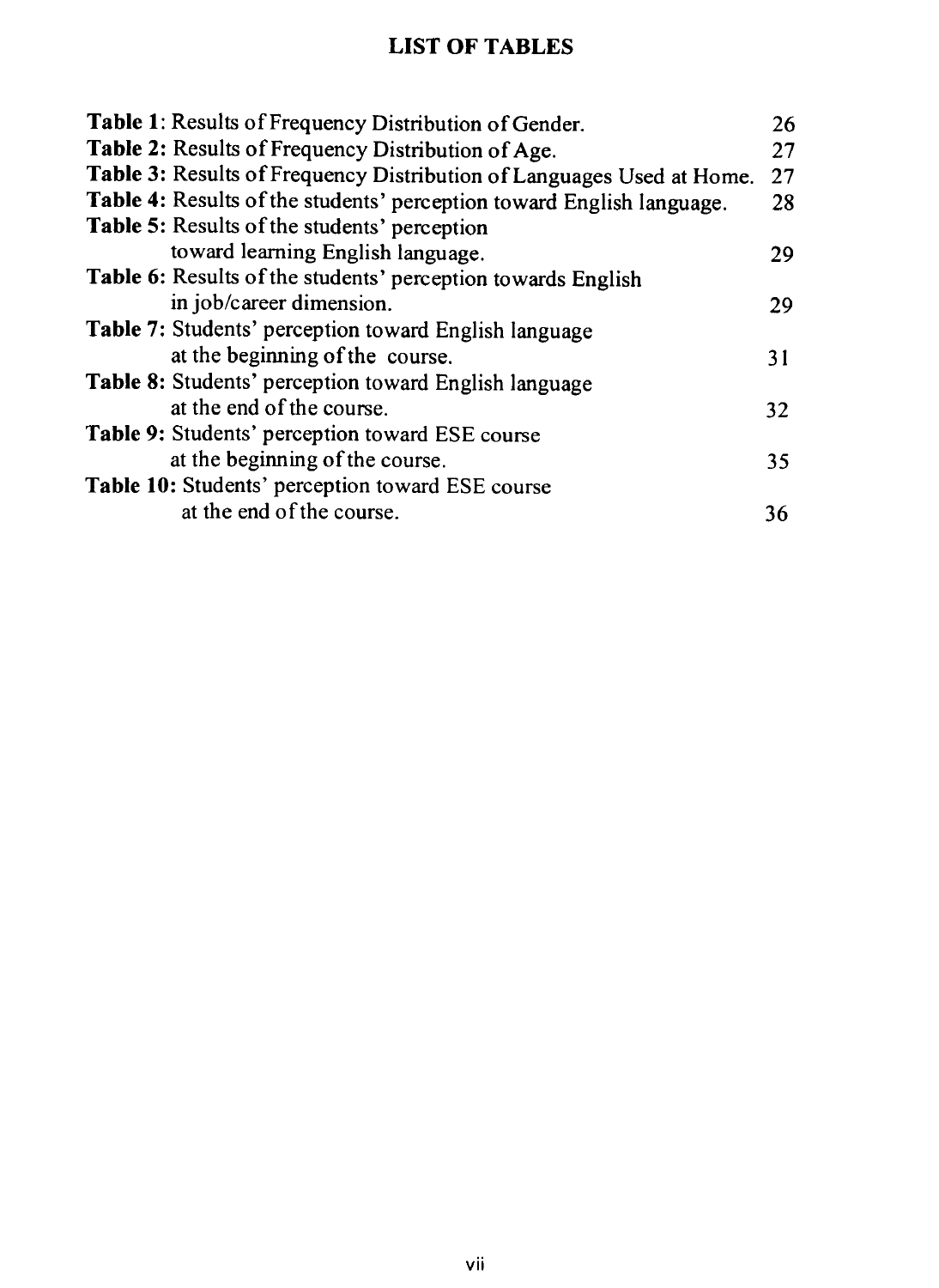#### ABSTRACT

#### Students' Perception towards English for Self Expression.

Jerry Anak Ahen

This study was conducted in order to find out the students' perception towards PBI1062 English for Self Expression in Universiti Malaysia Sarawak. A total of 216 participants were involved in this survey research. The study aimed to identify the students' perception towards English language. This study also intended to find out the changes in their perception toward English language and also toward English for Self Expression course at the beginning and at the end of the course. Gardner's Attitude/Motivation Test Battery (2004) questionnaire was taken and adapted as the data collection instrument. The data obtained was analyzed using SPSS version 17.0. Descriptive statistics such as percentage and frequency were used to describe the students' perception. The results based on the data showed that most of the students have positive perception towards English language. It was also found that most of them have positive perception towards English for Self Expression course. In term of the students' self confident to communicate in English, more than half of them has changed to be more confident to communicate in the language. They also felt more confident to present in English in front of the public at the end of the course. Besides that, most of the students became more participate in the class activities. Moreover, they also has changed in term of their intention to enroll in the English for Self Expression course as most of them expressed their self enjoyment to learnt at the end of the course. This study concluded that positive perception towards the second language do influenced learners to learn in the language and also their perception towards the language course.

viii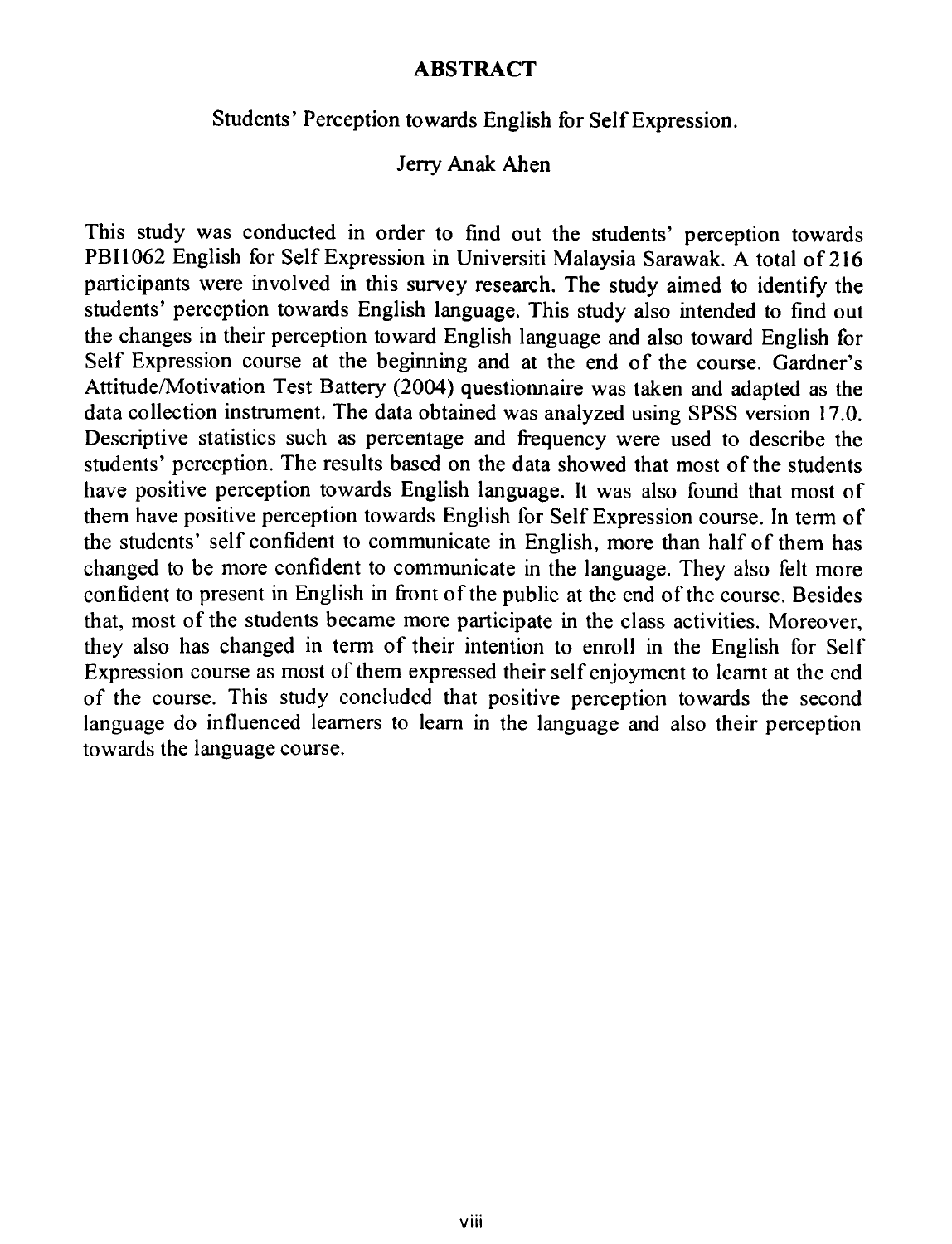#### ABSTRAK

#### Persepsi Pelajar-pelajar terhadap Inggeris untuk Ekspresi Diri

Jerry Anak Ahen

Kajian ini dilakukan dengan tujuan untuk mengenalpasti persepsi pelajar-pelajar terhadap Inggeris Untuk Ekspresi Diri di Universiti Malaysia Sarawak. Seramai 216 pelajar telah dipilih sebagai responden untuk kajian ini. Matlamat kajian ini adalah untuk mengenalpasti persepsi pelajar pelajar terhadap Bahasa Inggeris. Kajian ini juga bermatlamat untuk mengenalpasti perubahan persepsi dikalangan pelajarpelajar terhadap Bahasa Inggeris, dan juga terhadap kursus Inggeris Untuk Ekspresi Diri pada permulaan dan juga pada penghujung kursus tersehut. Borang kaji selidik sebagai kaedah mengumpul data telah diambil dan diadaptasikan daripada Ujian Bateri Attitud/ Motivasi Gardner (2004). Data yang diperolehi dianalisa dengan menggunakan SPSS versi 17.0. Statistik deskripsi seperti peratusan dan frekuensi telah digunakan untuk menerangkan persepsi pelajar-pelajar. Hasil kajian berdasarkan data yang diperolehi menunjukkan hahawa kehanyakkan pelajar mempunyai persepsi yang positif terhadap Bahasa Inggeris. Kajian juga mendapati bahawa majoriti pelajar mempunyai persepsi positif terhadap kursus Inggeris Untuk Ekspresi Diri. Dari segi keyakinan pelajar-pelajar untuk bertutur menggunakan Bahasa Inggeris, lebih daripada separuh pelajar-pelajar tersebut telah berubah menjadi lebih yakin untuk berkomunikasi dengan menggunakan hahasa tersehut. Mereka juga berubah menjadi lebih yakin untuk berucap di khalayak ramai menggunakan Bahasa Inggeris. Selain itu, kebanyakkan pelajar menjadi lebih aktif untuk terlibat di dalam aktiviti kelas. Tambahan pula, mereka juga telah herrrbah dari segi niat untuk mengikuti kursus Inggeris Untuk Ekspresi Diri. Majoriti pelajarmeluahkan perasaan seronok dan menikmati tempoh pembelajaran di dalam kursus Inggeris Untuk Ekspresi Diri pada penghujung kursus tersebut. Kesimpulannya, persepsi positif terhadap bahasa kedua sememangnya mempengaruhi pelajar-pelajar untuk mempelajari bahasa tersebut dan juga persepsi mereka terhadap kursus yang dijalankan dengan menggunakan hahasa kedua.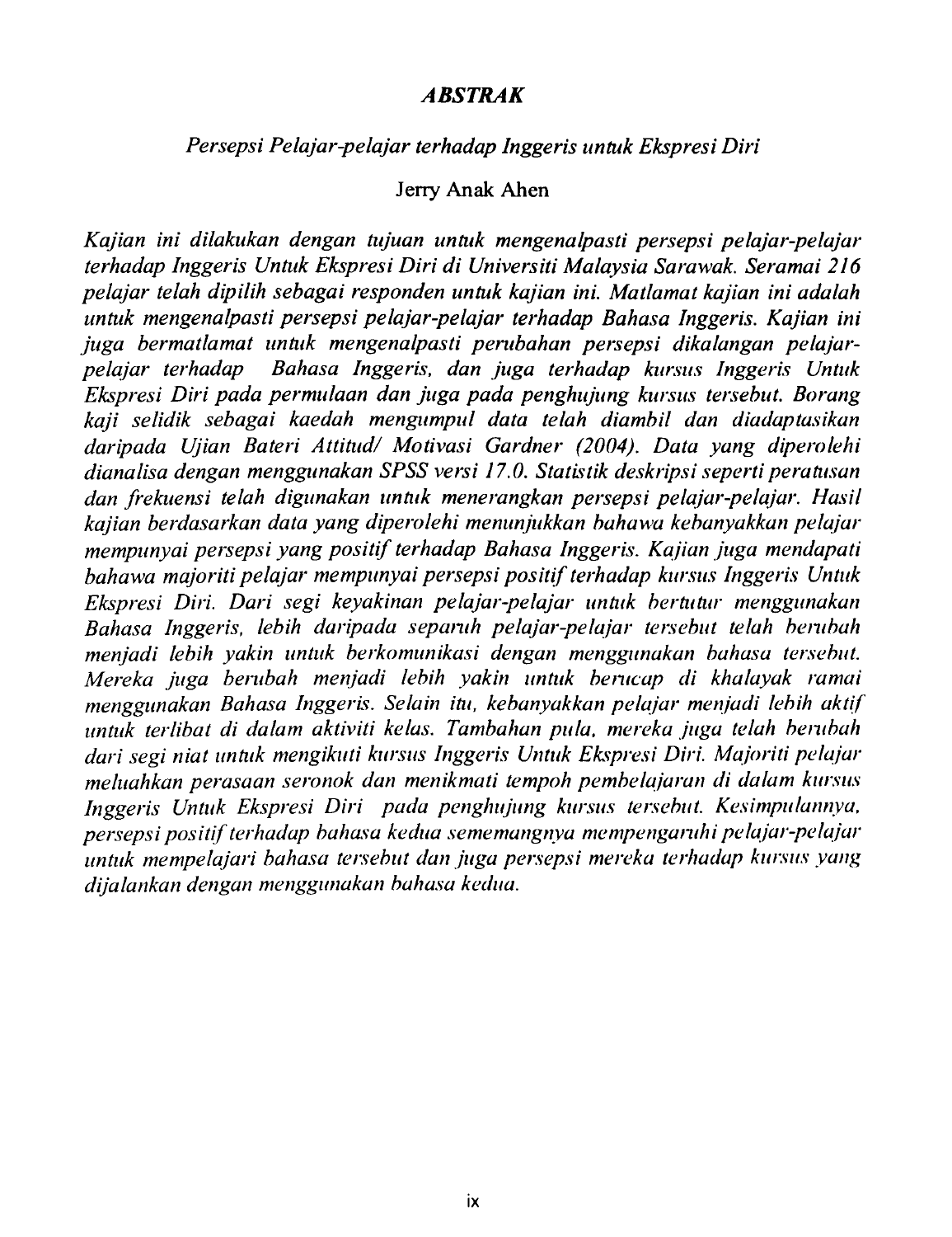## CHAPTER ONE INTRODUCTION

#### 1.0 Chapter Overview

This chapter discusses the problem related with students' perception towards English for Self Expression. The aim and objective is stated as guidelines for the researcher in conducting this study. In addition, the significance of the study is

mentioned in order to show the importance or contribution which will be distributes from future findings. Moreover, the operational definition of terms was defining the variables in the study. Finally, the scope of the study is included at the end of this chapter in order to state what the study will cover.

## 1.1 Background of the study

Lambert and Peal (as cited in Gibbons, 1991, p. 2) mentioned that having a second language also means having access to another world of people, ideas, ways of thinking and literature. Language was views as a medium of knowledge for transferring and sharing among people whole over the world. Through language, people will be able to argue and express their thought and feeling with each other's

regards of certain ideas or concepts presented. Thus, the ability to communicate in a

second language enable people to interact with each other and changes the way they perceived things and matters happening around them. Hence, they will develop further as a result from the knowledge transfer and sharing through the often interaction activities.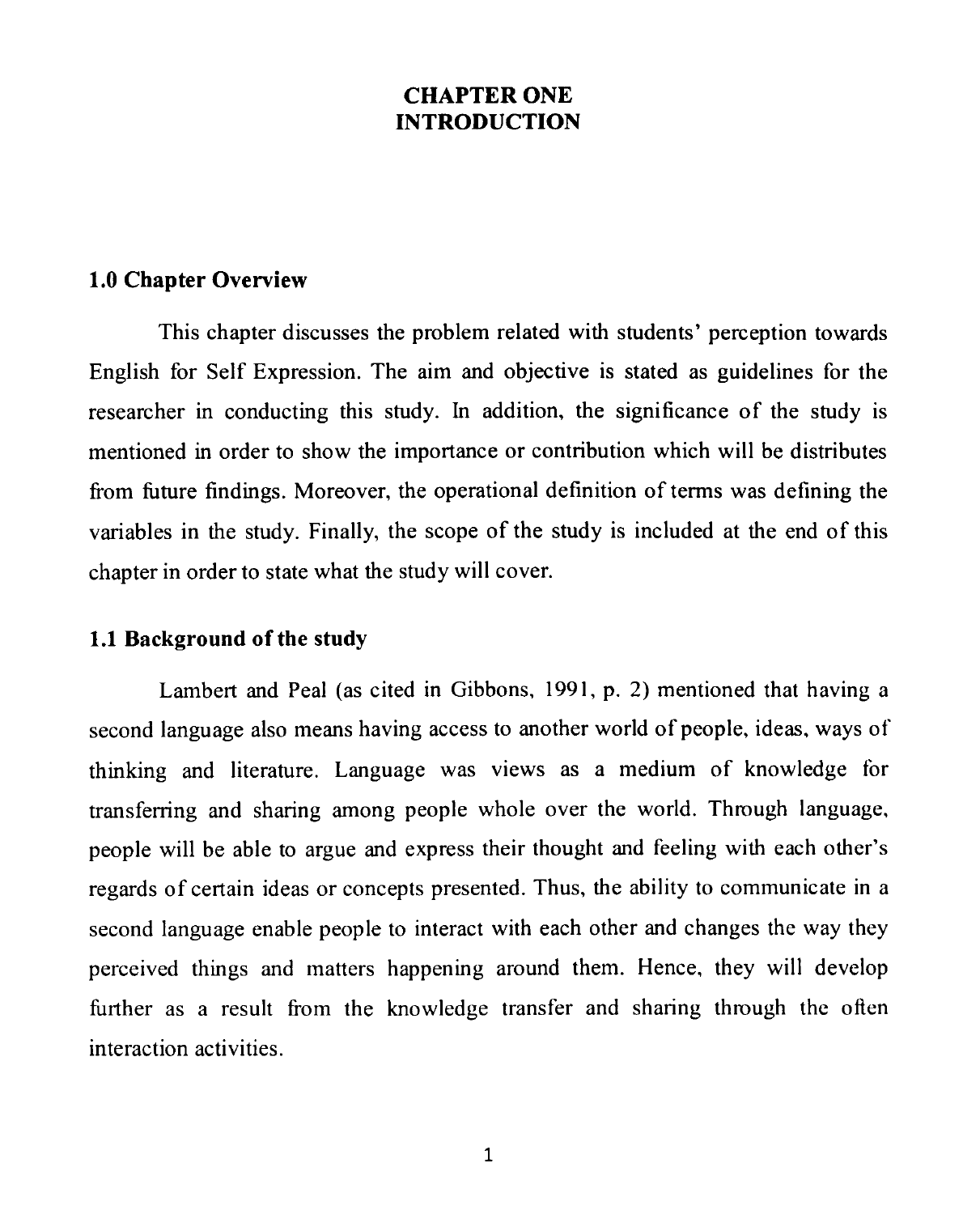Alptekin (2002) claimed that given the lingua franca status of English, it is clear that much of the world needs and uses English for instrumental reasons such as professional contacts, academics studies and commercial pursuits. The English language is an important medium of interaction used among people in various field, such as in career, academic, and business throughout the world. Therefore, the language was declared as the international language for various purposes which connected people whole over the world. Hence, the proficiency in English language is important, especially among the second language learners in order to survive in the environment where the language is used.

Proficiency in the English language is determined by the learners' motivation and attitude in learning the language. Brown (1994, p. 1) stated the learning of a second language is a complex process, involving a seemingly infinite number of variables. Gardner and Lambert (as cited in Brown, 1994, p. 168) claimed that motivation is a construct made up of certain attitudes and the most important of these is group specific, the attitude learners have toward the members of the cultural group whose language are learning. The motivation among the second language learners often related with their opinions and beliefs towards a language and also the speaker's community. Hence, their performance in the second language will be determine by their motivation in learning a language which is result from their

perception and attitudes towards the language and their native speaker.

John Oller and his colleagues (as cited in Brown, 1994, p. 168) from their studies identified that the positive attitudes toward self, the native language group, and the target language group enhanced proficiency. It is believed that the motivations came from the attitudes which evoke the students' interest in learning the language. Gardner and Lambert (as cited in Liu, 2008) stated the motivation to learn a second language is grounded in positive attitudes toward the second language community and in a desire to communicate with valued members of that community and become similar to them. Hence, the positive attitudes among the second language

2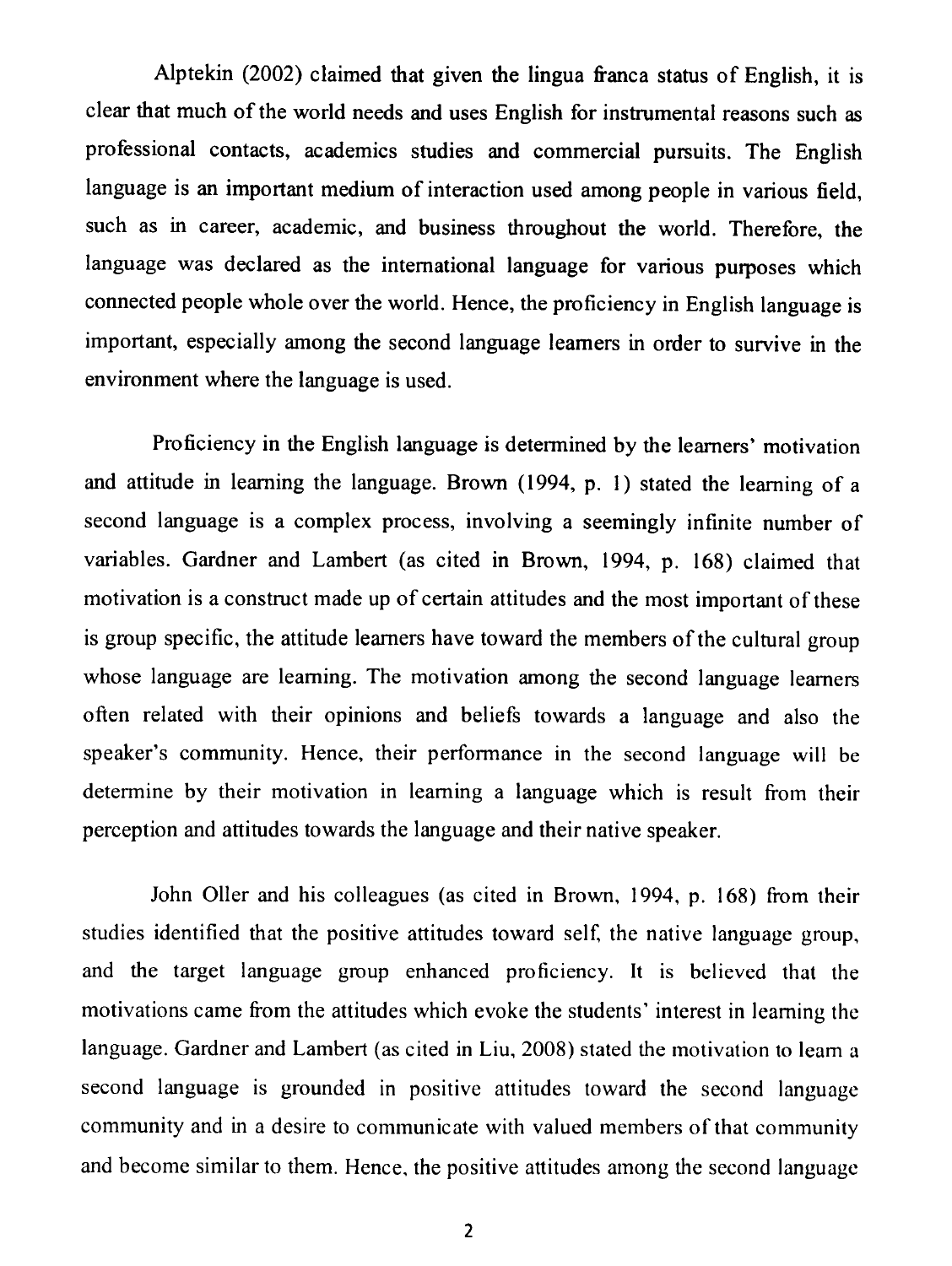learners was produced as an effect of the changes among the learners' attitude toward the second language speakers and also their desire to interact and accepted by the community.

Nevertheless, the positive or negative attitude is rooted from perception of an individual toward certain objects or matters. Lindsay and Norman (1977) described perception as one's ultimate experience of the world and typically involve further processing of sensory input. Individual observe things and events occur around them through their sensory receptors such as eyes, ears, nose and etcetera. Campbell (1967)

stated that perception is a process where one will form an impression about someone or something. The input gain through one's observation will produce certain judgment or belief which influenced the attitudes of an individual toward certain things or events occur around them. The perception in the current study is referring to the English for Self Expression students towards English language and the course itself.

#### 1.1.2 Statement of the problem

Greenwood (2002, p. 1) mentioned that more and more people need to use English for social, educational, and professional reasons in all kind of contexts, locally and internationally. English language is not solely used for social and professional purposes, but also in knowledge sharing and transferring. Thus, most of the universities in the world today used English language as the medium of instruction and communication. Asmah (1982, p. 53) state that this language is a language of international diplomatic and commercial relations as well as a world language for the dissemination and exchange of knowledge and technology. Hence, it is reflect that English language has affected most countries in the world, especially at Asia to adopt the language as their second language for various purposes.

Malaysia is among the countries which adopt English language in order to communicate with their neighbor' countries and also has been gazette in the

3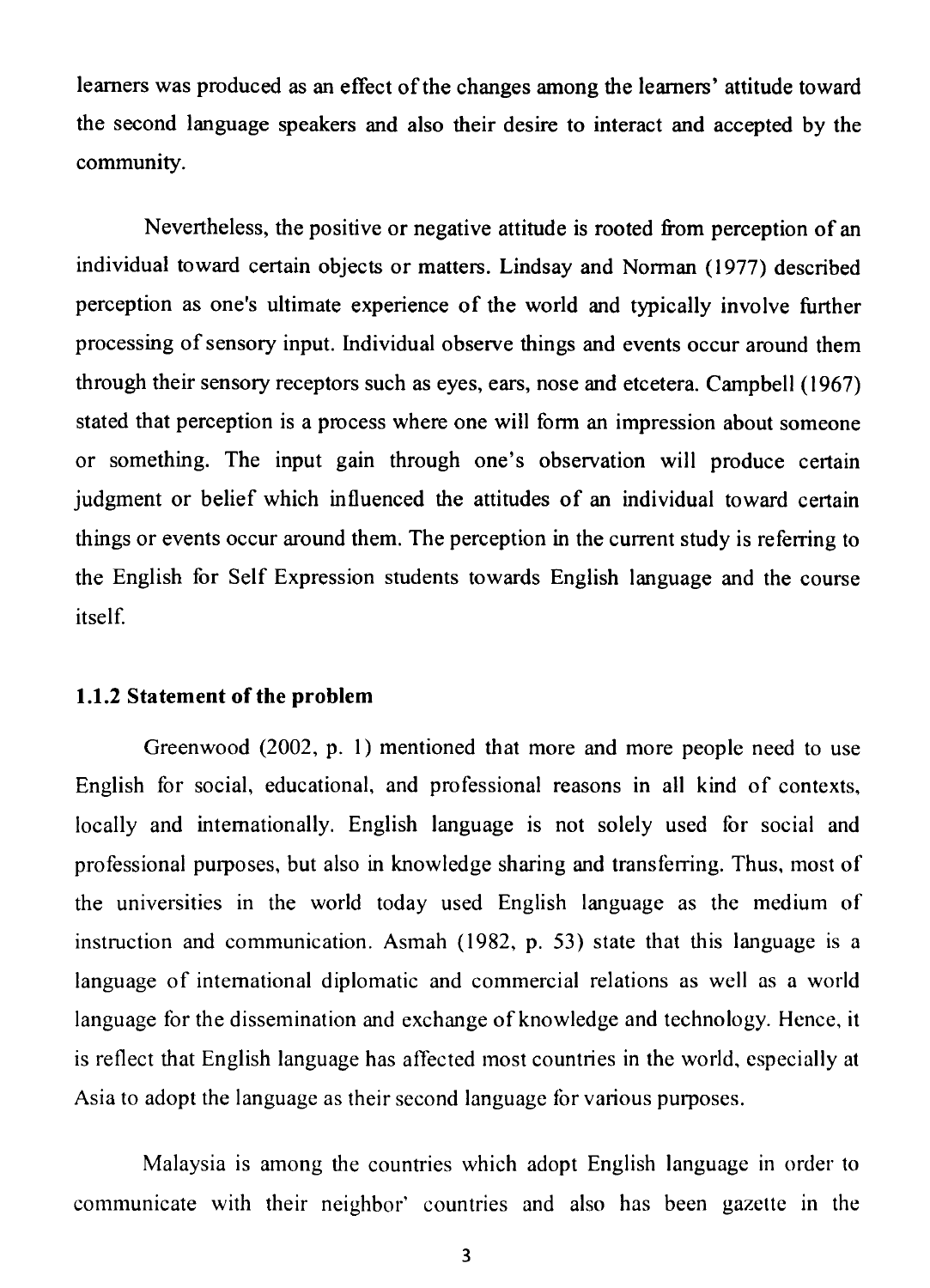Malaysian education system. Therefore, English language has become the second most important language in the country (Asmah, 1982, p. 54) and had been implemented in the primary school until the university level. Chitravelu, Sithamparam & Choon (2005, p. 4) claimed that the proficiency in English opens the door to greater opportunities for further education, especially at tertiary level. Thus, proficiency in English is an important package for the students in Malaysia in order to further their study at local universities or overseas.

UNIMAS (Universiti Malaysia Sarawak) is one of the universities in Malaysia which utilize English language as the medium of instruction and communication.

outline, this course introduces students to the excitement and satisfaction of using the English language in oral and written form (Universiti Malaysia Sarawak, 2006). This course requires students to speak and write in English in order to express themselves effectively in the language. The course exposed the students with local and foreign literary work in order to build their self confidents in dramatizing their work through English language. The ESE course aims to enable the students to be confident to talk, write and present their work in English language at the end of the course.

Most of lecture and assignment are conveyed through English language. Therefore, it is crucial for the students to be competent in the language in order to survive during their university years. UNIMAS offers several categories of courses, which are the core courses, preparatory courses and generic courses. Core courses are compulsory subjects for the students meanwhile the preparatory courses is taken by the students who score band 3 and below in their MUET (Malayan University English Test). The generic courses are the extra subjects choose by the students in order to accomplish their credit hour for graduation.

Some of the generic courses offered are the PBI1062 English for Self Expression (ESE) course by the Center for Language Studies. Based on the course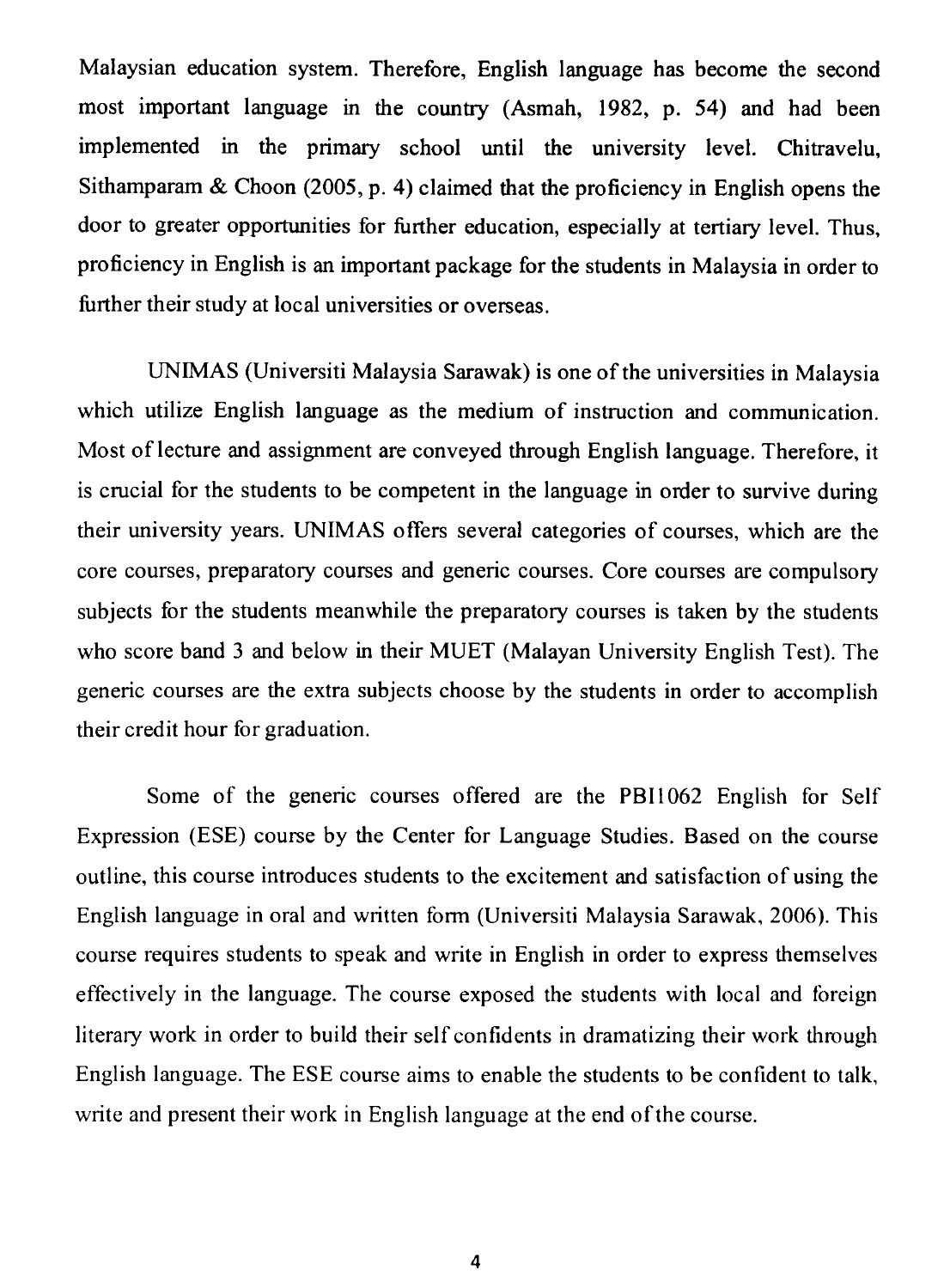#### 1.2 Objectives of the Study

The main purposes of this study are to identify the students' perception towards English for Self Expression in Universiti Malaysia Sarawak. The objectives of the present study are:

- i. To find out the students' perception towards English language
- ii. To identify changes in the students' perception towards English for Self Expression course

1.2.1 Research Questions

In order to identify the students' perceptions towards English for Self Expression in Universiti Malaysia Sarawak, several questions are design as follows:

- i. What are the students' perceptions towards the English language?
- ii. What are the changes in the students' perception towards English for Self Expression course?

## 1.3 Significance of the Study

Student's attitude is an integral part of learning and that it should, therefore, become an essential component of second language learning pedagogy (Saracaloglu, 1992, p. 40). It is crucial to gain more information regards the attitude among the students in order to understand their thought and feeling towards English which affect their learning. The current study is conducted in order to identify the students' perception which influenced their attitude towards English for Self Expression in Universiti Malaysia Sarawak. Therefore, the study should be able to provide more information about their perception towards English for Self Expression at the end of the course.

Besides that, it is hoped that the finding of the study will be able to help course planners to improve the current pedagogy used throughout the course in order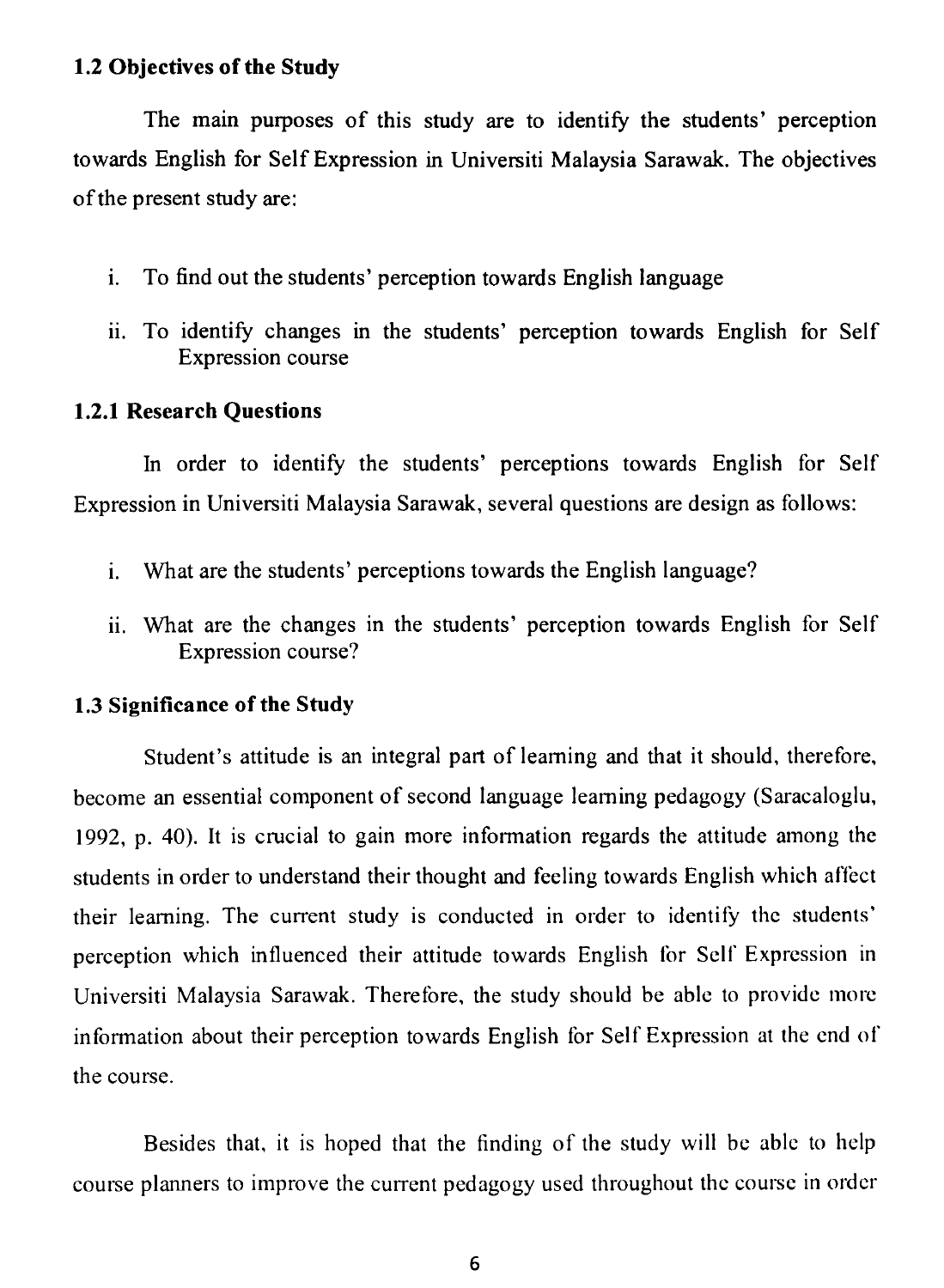to establish positive perception towards English language among university students. As mentioned in the second objectives, the study should provide information regarding changes in the students' perception toward English language in the beginning and also at the end of the course.

Hence, if the results show negative perception among certain students' towards English language, it is meant that the course activities might need improvement. Nevertheless, if the findings show positive perception, the course activities can be maintained and upgraded.

In addition, the current study can be replicated by other researchers who are interested to conduct a study which is related with perception in different occasion or context. This study is focuses on the students' perception within the semester and the English for Self Expression course solely. Thus, researchers should be able to conduct studies regards perceptions in different times and courses by using the present studies as background for their research.

## 1.4 Operational Definition of Key Terms

## i. Perception:

According to Campbell (1967), perception is defined as something that is

being observed and what is and what is said about it. The researcher also mentioned that perception is a process where one will form an impression about someone or something. Based on the definition, perception is constructed as a result of individual observation towards certain things or events occur around them which will produce certain perception. The perception then affected their attitude towards certain matters or objects of attitudes. The present study is intended to identify the perception among the English for Self Expression students in Universiti Malaysia Sarawak toward learning the language and also the course. Hence, the study will be conducted through a questionnaire which will be distributed to 216 students chosen from several classes and slot.

 $\mathcal{L}_{\mathcal{A}}$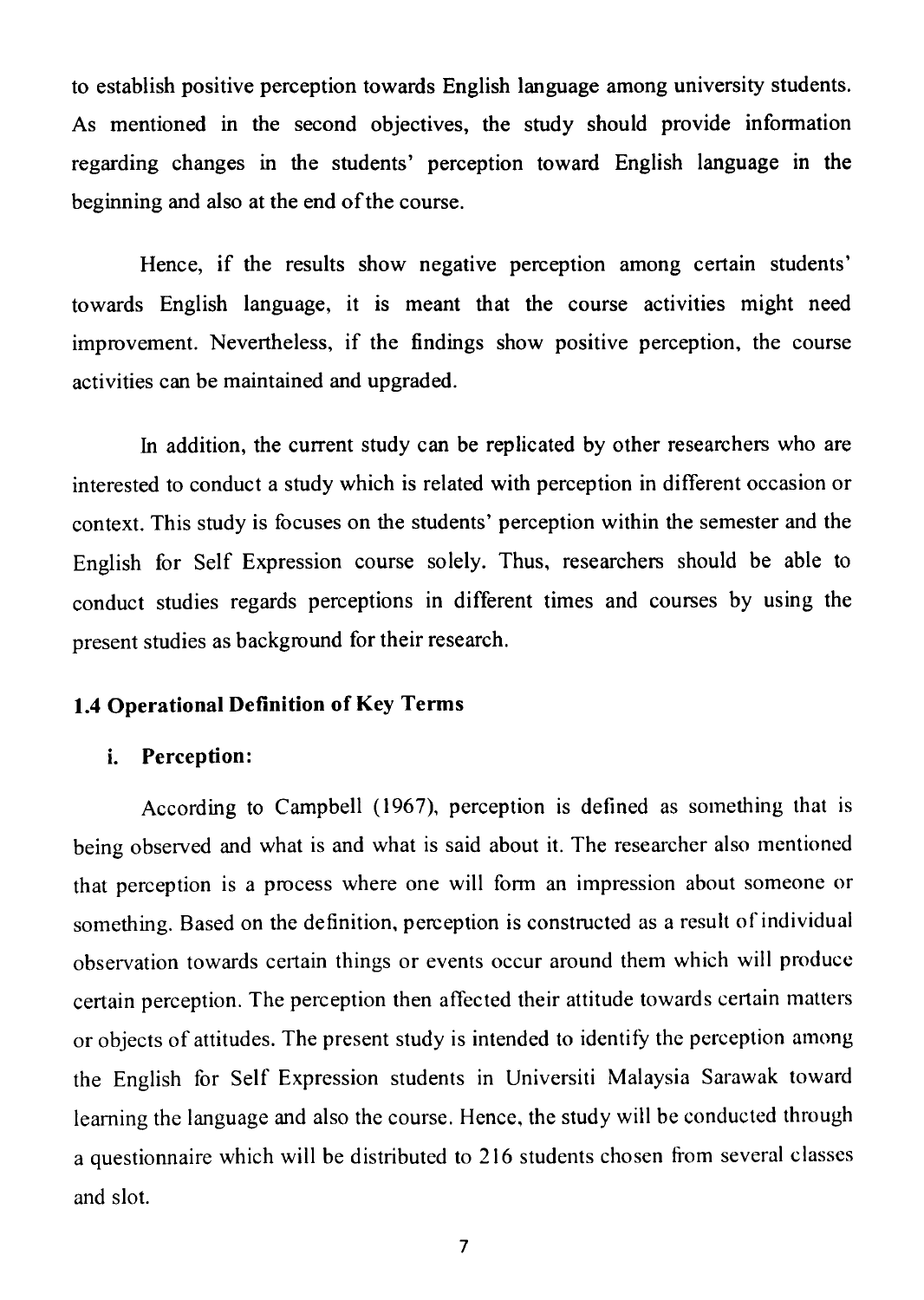### ii. PB11062 English for Self Expression

English for Self Expression is a course which introduces the students to the excitement and satisfaction of using the English language for effective selfexpression (ESE), in oral and written form (Universiti Malaysia Sarawak, 2006). The current study is conducted in order to identify the perception among the students toward learning the language and English for Self Expression course. The data related with the students perception toward the language and the course will be collected at the end of the semester.

### 1.5 Scope of the Study

The current study focused on the perception among English for Self Expression students toward English. Nevertheless, the language choice is not included as the main focus in this study is more to the students' perceptions towards the language and English for Self Expression course.

Moreover, the current study is restricted to the students taking English for Self Expression course solely. Hence, the participants will be limited to the students who took the course within the semester. The ESE course is chosen as the aim of this course such as to enable the students to be confident in expressing themselves in

English is related with the perception which the researcher is interested to find out.

#### 1.6 Chapter Review

This chapter summarizes the study which has been conducted. This chapter describes clearly the problem intended to be researched in the study which is the students' perception toward English for Self Expression. This chapter also mentioned the aim and the objectives which are intended to be achieved through the research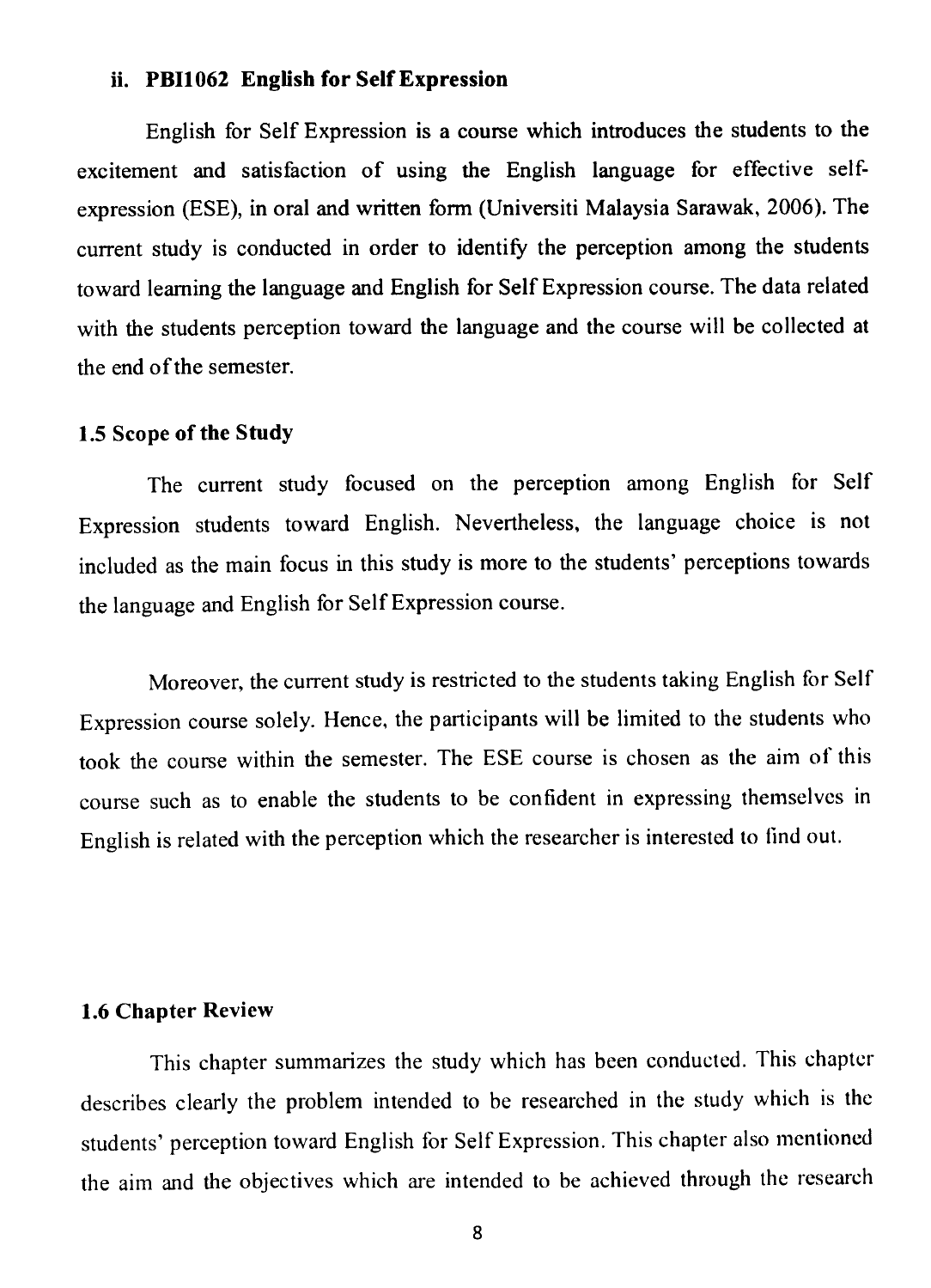which is related with the students' perception toward the language, course and the changes in their perception at the beginning and also at the end of the course. Besides, this chapter includes the explanation regarding the significance of the study toward the students and the course. Furthermore, the operational definition is described and has been related with the instruments used in the research. Finally, this chapter has mentioned the main focus in the study which are the students' perception and also the ESE course in the scope of the study.

#### 9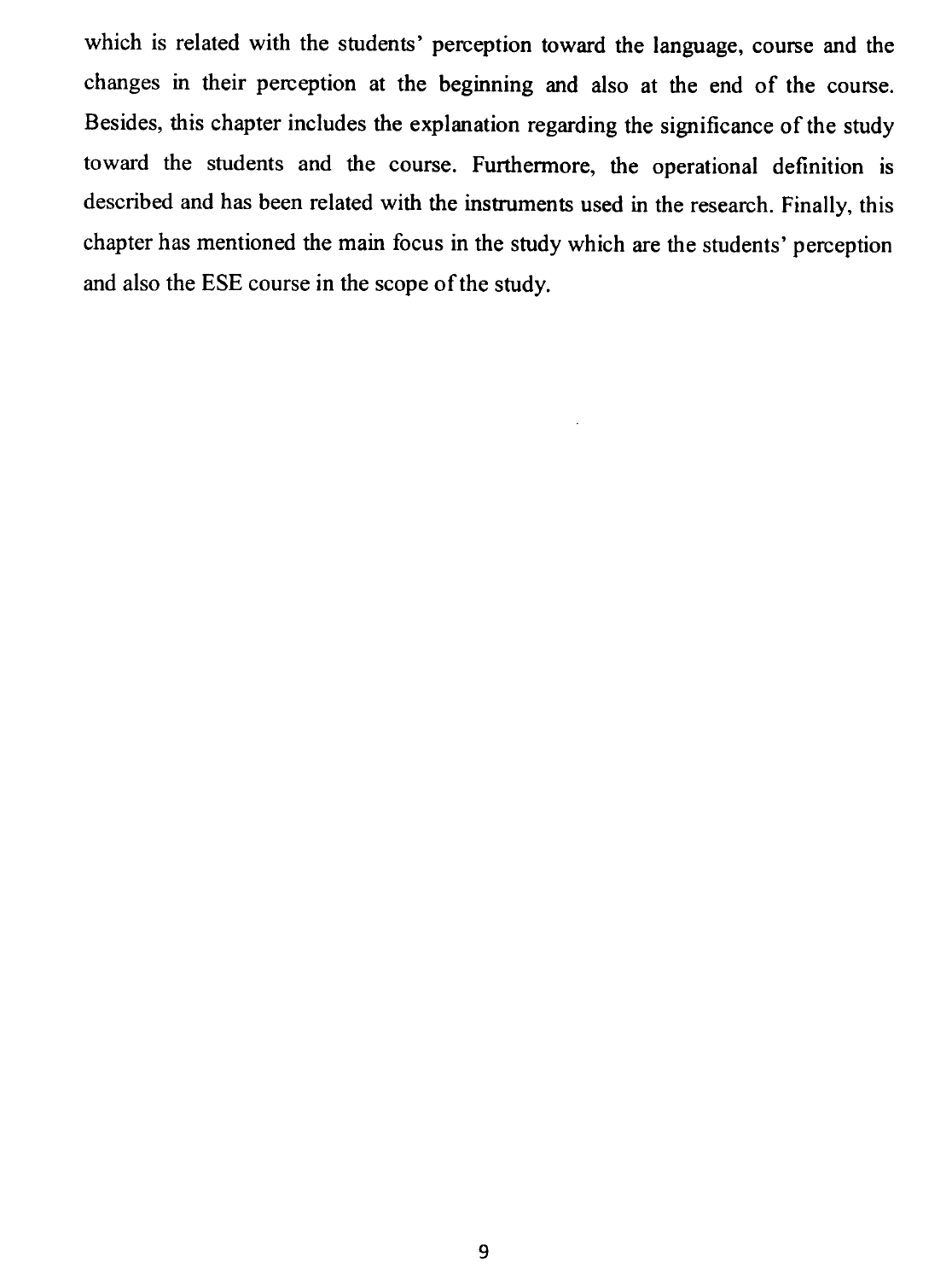#### CHAPTER TWO LITERATURE REVIEW

#### 2.0 Preview

This chapter reviews the definition of perception which is distributed from several researchers based on their studies. Besides that, this chapter also described the

perception and attitude in the language learning. In addition, the learners' perception and attitude towards second language acquisition is included. Furthermore, the empirical findings from various research studies were discussed. Finally, the summary of the review is included at the end of this chapter.

#### 2.1 The Concepts of perception.

Lindsay and Norman (1977) stated that perception is the process by which organisms interpret and organize sensation to produce a meaningtül experience of the world. The researchers describe the definition into two categories, which is sensation and perception.

Sensation refers to the immediate, relatively unprocessed result of stimulation of sensory receptors in the eyes, ears, nose, tongue, or skin (Lindsay and Norman, 1977). Sensations refer to the human sensory systems which function as the receptor of information regards certain matters or object observed by an individual. It is the stimulation process where the input is transferred directly to the human brain.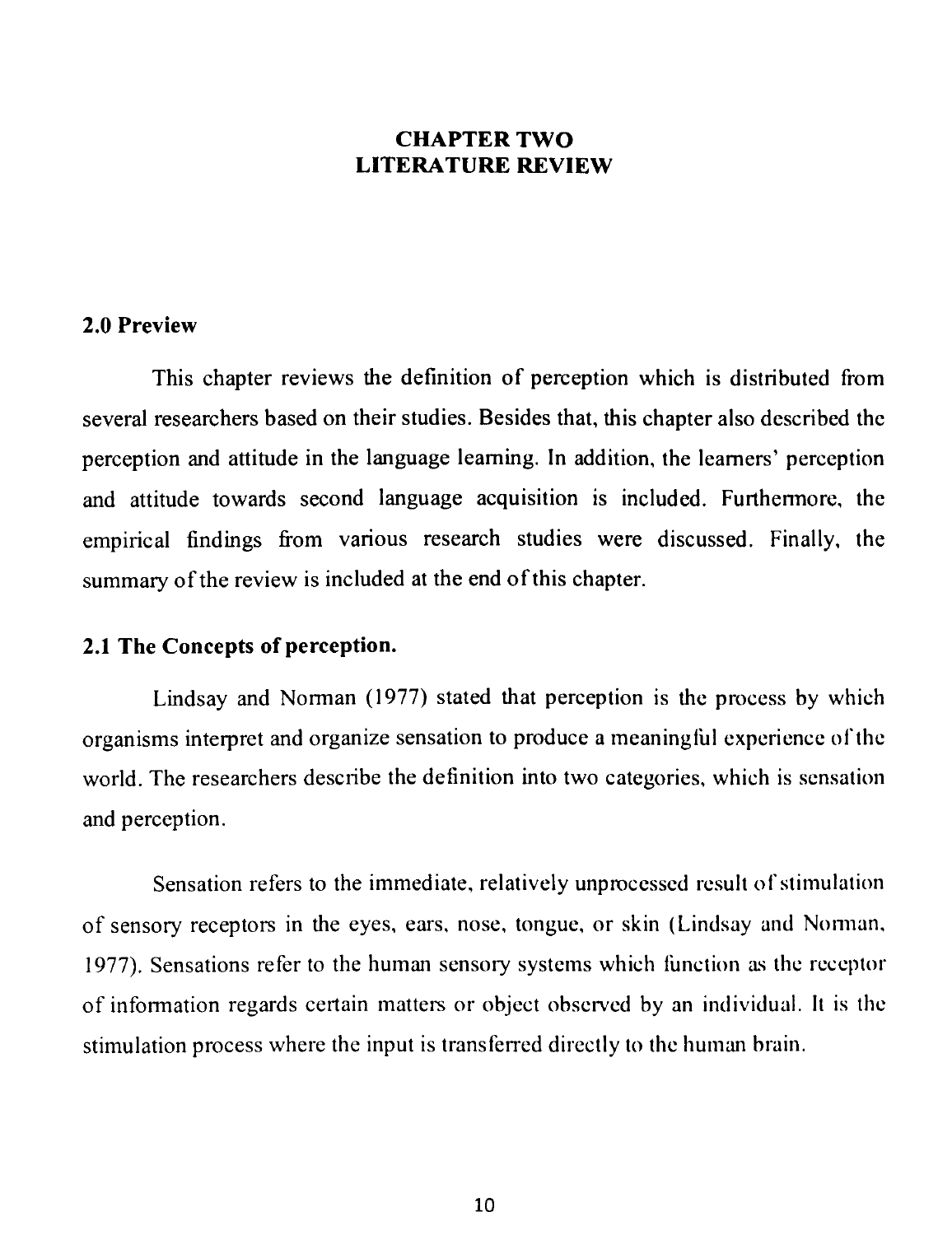On the other hand, perception refers to the one's ultimate experience of the world and typically involves further processing of sensory input (Lindsay and Norman, 1977). Perception involved more process of thinking as a result of the information received from the sensory systems regards certain things or events. It is the output process where the judgments or beliefs were produced by an individual and it influenced the way they think and feel.

Gardner (1985, p. 9) stated that attitude is an evaluative reaction to some referent or attitude objects, inferred on the basis of the individual's beliefs or opinions about the referent. Ajzen (2005, p. 3) defined that attitude is a disposition to respond

favorably or unfavorably to an object, person, institution, or event. The definitions of attitudes has been varied as a result of continues studies done by researchers. Even though the researchers have their own definition of attitudes, they still share the facts that attitudes guide and direct an individual's behavior.

Attitude is more to how human perform their thinking or their reaction toward certain things or matters. Meanwhile, perception did not involve action as it is more to the way of human thinking. Nevertheless, perception and attitudes is related as perception is the root of thinking which invoke certain judgments or beliefs that influence human attitude. Hence, the current study was conducted in order to identify the perceptions among learners which influenced their attitude toward the second

language and also the English for Expression course.

## 2.2 The Learner's Attitude in Second Language Acquisition

There are many reasons to expect that a measure of attitudes toward learning a second language would relate to achievement in the language, and the research literature generally supports this belief despite the fact that the nature and type of attitude vary considerably from study to study (Gardner, 1985, p. 42). Most researchers' belief that studies related with attitude in learning a second language is often connected with the achievement in the language.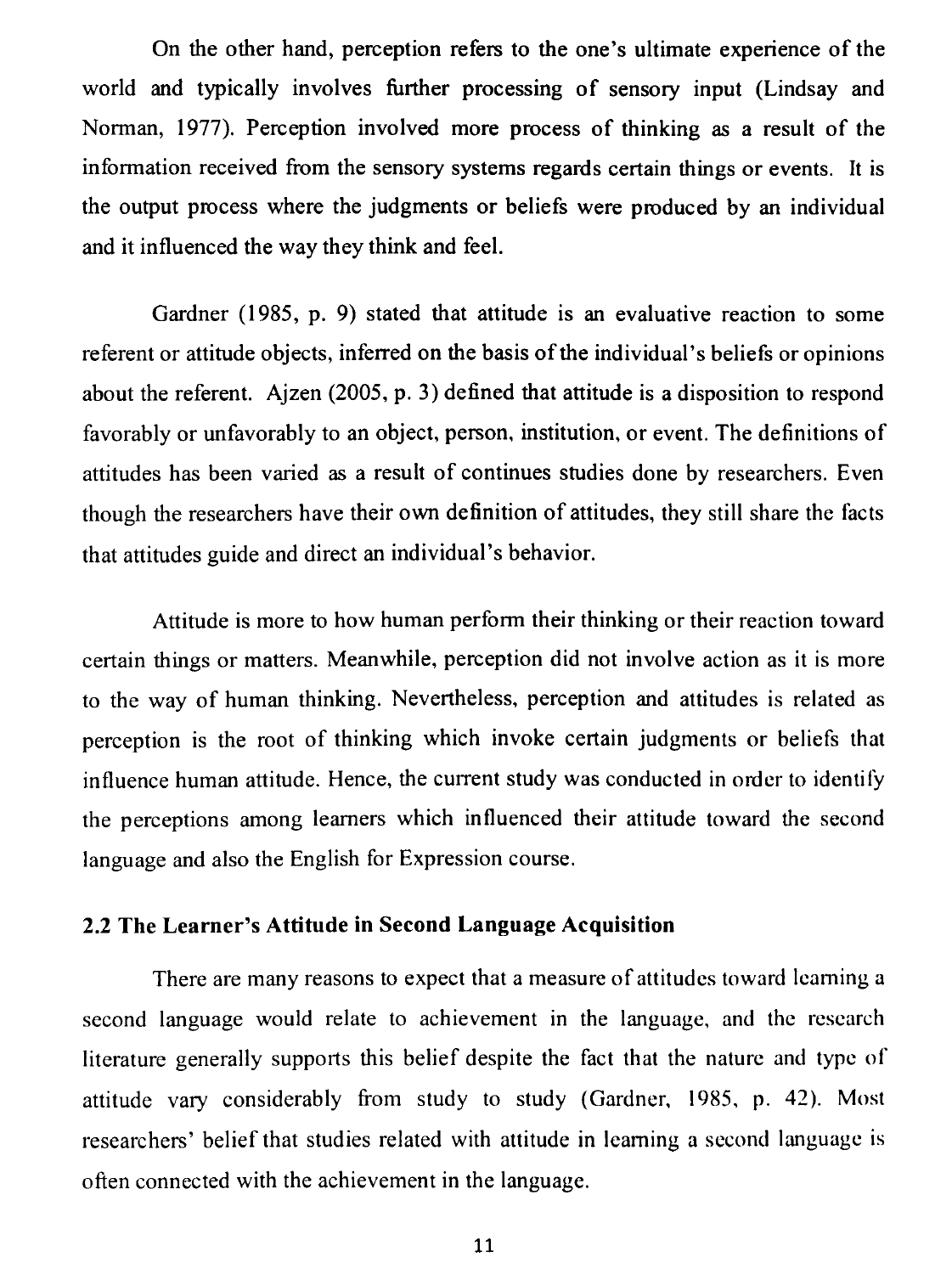Liu (2007) mentioned that students in different contexts may be motivated to learn a second/foreign language by different orientation. The researcher also added that the issue is still worth for further exploration in situations with different group of learners. Most of the previous studies were conducted in order to identify the attitudes towards certain learners in specific time, places and circumstance. Thus, the findings from the studies might be unable to determine the current perceptions which influence the student's attitudes in different times, places and context. Hence, there is a need to conduct studies regards the perception which influenced the student' attitudes continuously as individual or society is changing according to time, place

Attitudes among second language learners have become one of the elements which contribute towards learning process. There are several factors which influenced attitude such as sex differences, geographical area and age. Therefore, those factors are crucial to be considered in order to discover the suitable teaching methods to be used for second language teaching. William, Ngar and Christine (1996, p. 70) stated that in order to create effective learning opportunities, we must relate our teaching to what we know about the processes of learning. Therefore, the present study was intended to determine the learners' perceptions towards English language and the English for Self Expression course which most likely to affect the students' attitude in performing the desirable performance. The findings gained from the study

Most of the researches on the issue have concluded that student's attitude is an integral part of learning and that it should, therefore, become an essential component of second language learning pedagogy (Saracaloglu, 1992, p. 40). There are several factors which affect the attitude in learning the second language such as sex differences mentioned by (Gardner, 1985, p. 43), geographical area stated by Gagnon (as cited in Gardner, 1985, p. 43) and age claimed by Gardner & Smythe (1975a, 1950) and Jordan (as cited in Gardner, 1985, p. 43).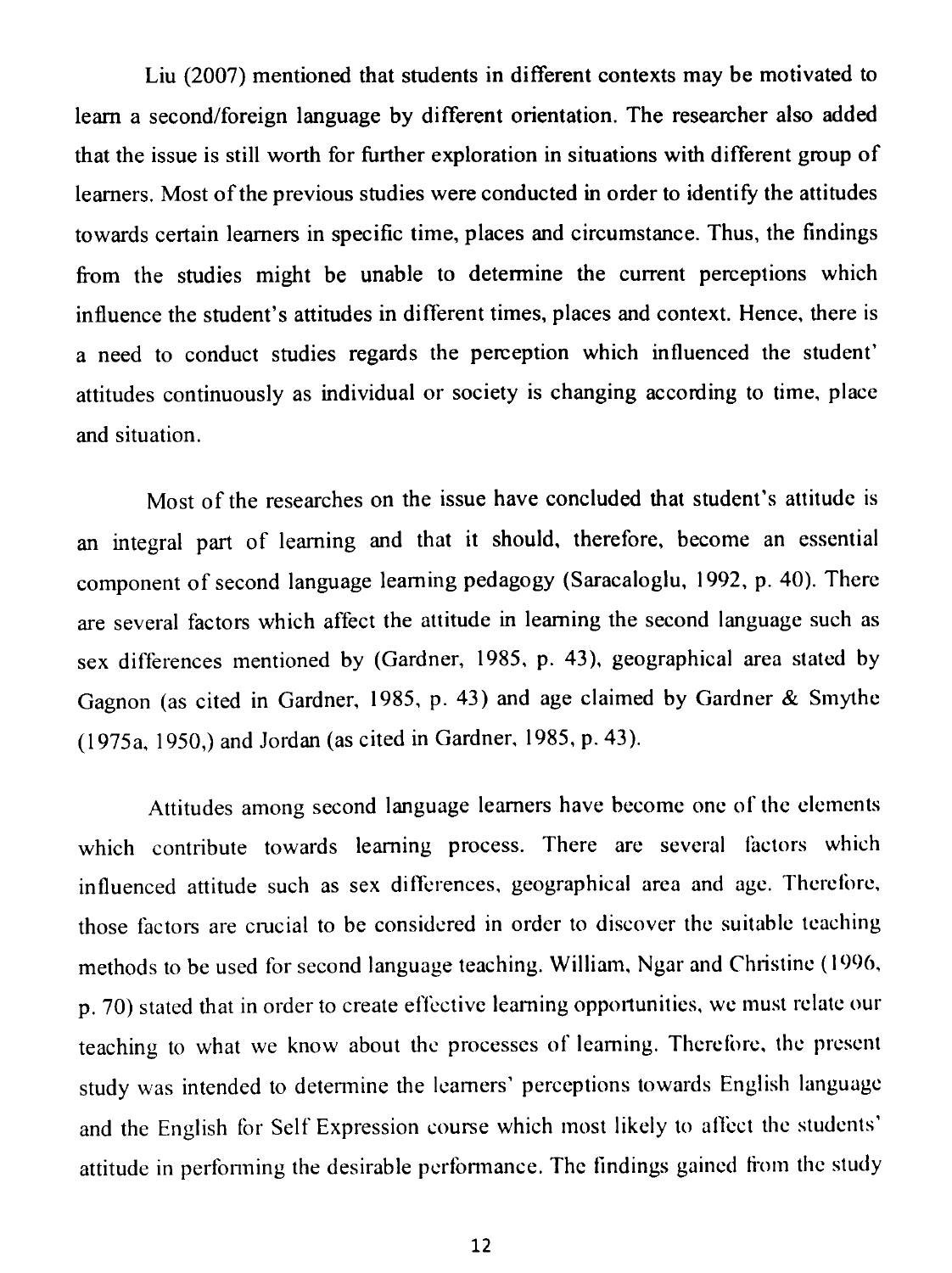should be able to contribute toward the improvement of the language course pedagogy in order to motivate and encourage the students to have positive perception in learning a second language.

### 2.3 The Attitude among the Tertiary Level Learners' towards English

Chitravelu, Sithamparam & Choon (2005, p. 4) claimed that the proficiency in English opens the door to greater opportunities for further education, especially at tertiary level. Most of the countries in the Asian such as Malaysia adopt English language in order to communicate with their neighbors' country and also been gazette in the Malaysian education system.

Asmah (1982, p. 54) mentioned that English language has become the second most important language in the country and been implemented in the primary school until the university level. Hence, it is crucial for the students to be competence in the language in order to survive during their university years. Charanjit Singh (as cited in Basar, Sumardi & Zaini, 2006, p. 3) stated that attitude towards English in general refers to the state of emotion and thought relating to the English language and the culture of the English-speaking people. Therefore, the second language learners need to have positive perception in order to perform well in English such as mentioned in Chamber (1999) (as cited in Saracaloglu, 1992, p. 40) that learning occur more easily when the learner has a positive attitude towards the language and learning.

Liu (2007) investigated the Chinese students' motivation to learn English at the tertiary level. The study was conducted in order to identify the students' Englishlearning motivations types and their relationships with the students' achievements in English. The study was conducted among 202 third-year students in six classes and they were selected in random. The instruments used for the study is varied from motivation survey, open-ended question and an English proficiency test. The motivation survey was piloted to a small sample and then administered to 212 thirdyear students in six classes by their content course teachers. The students were asked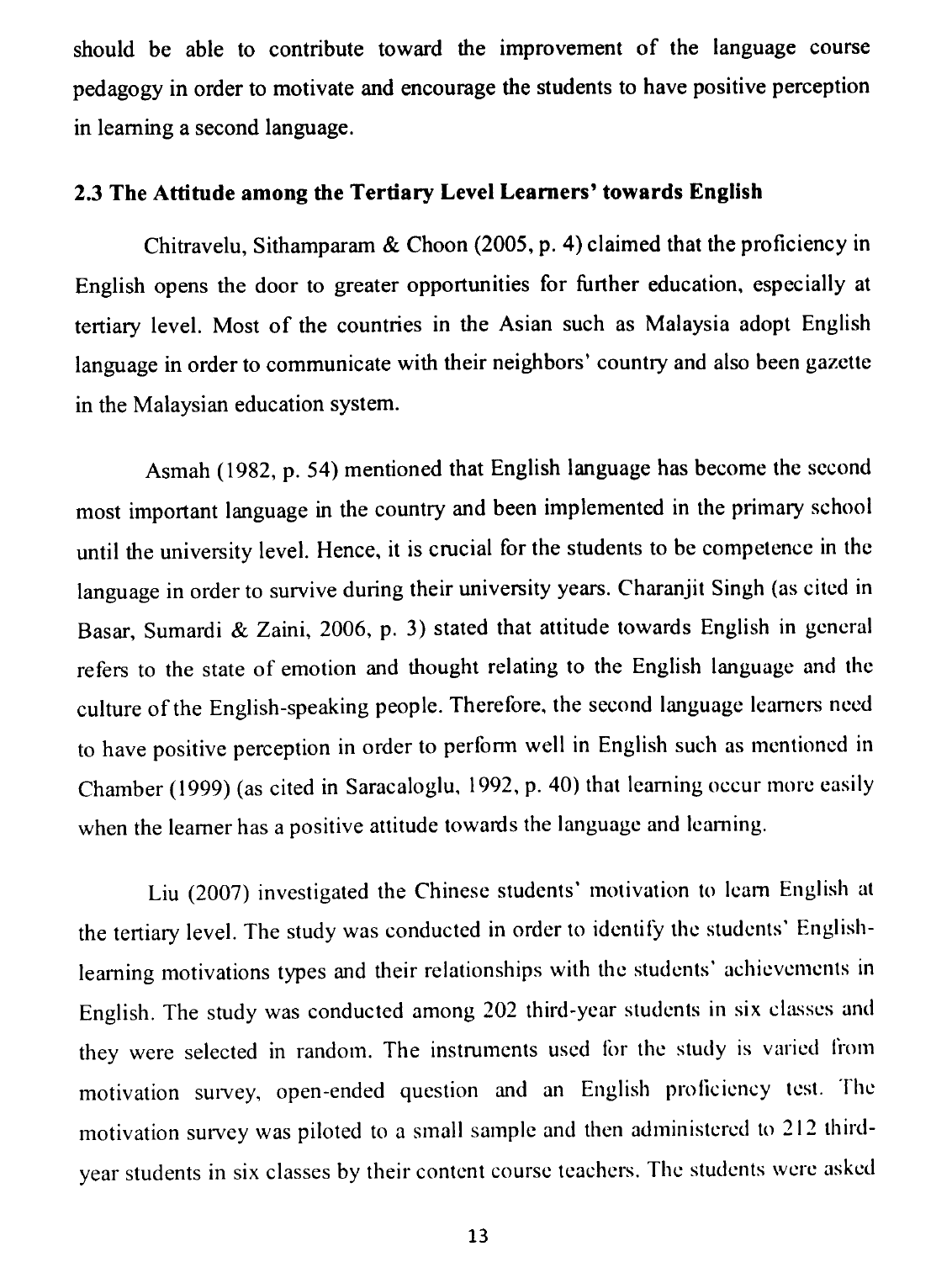to finish the survey within 15 minutes and were collected by the teachers to be handed to the researcher. Meanwhile, the simulated CET band 4 English proficiency tests was conducted on the following week after the survey item was distributed.

The finding from the study showed that some students with a score of 10 showed extremely negative attitudes toward learning English and they perceived English as dull and not enjoyable as indicated in the survey items. However, a mean score of 32.31, a mode of 34.00 and a median of 33.00 on the ALE (Attitude towards Learning English), all far more than the average score of 24.00 which indicate that majority of the students had moderately or strongly positive attitudes towards

learning English and they believed that studying English was an enjoyable experience and planned to learn as much English as possible. The findings from the study revealed that the students had positive attitudes towards English and they were highly motivated to study as the students were more instrumentally than integratively motivated to learn English.

However, the researcher made several improvements and changes in term of the amount of participants and also the independent variables which are being

Liu (2007) research was valuable for replication as background for the current study in order to find out the perceptions which influenced the students' attitudes in the tertiary levels. The instruments used such as questionnaire adopted from Gardner (1985) and Clement et al. (1994) was appropriate for reference as it is designed with scales to be used in order to measure the level of the perceptions. In addition, the

open ended questions used in the research are suitable to identify the changing in the students' perceptions within a period of times in the university. Moreover, the findings from the research are crucial to compare the finding about the types of perception which influenced the students' attitude in the present study. Therefbre, the current study was conducted based on the instrument and also the findings from the research.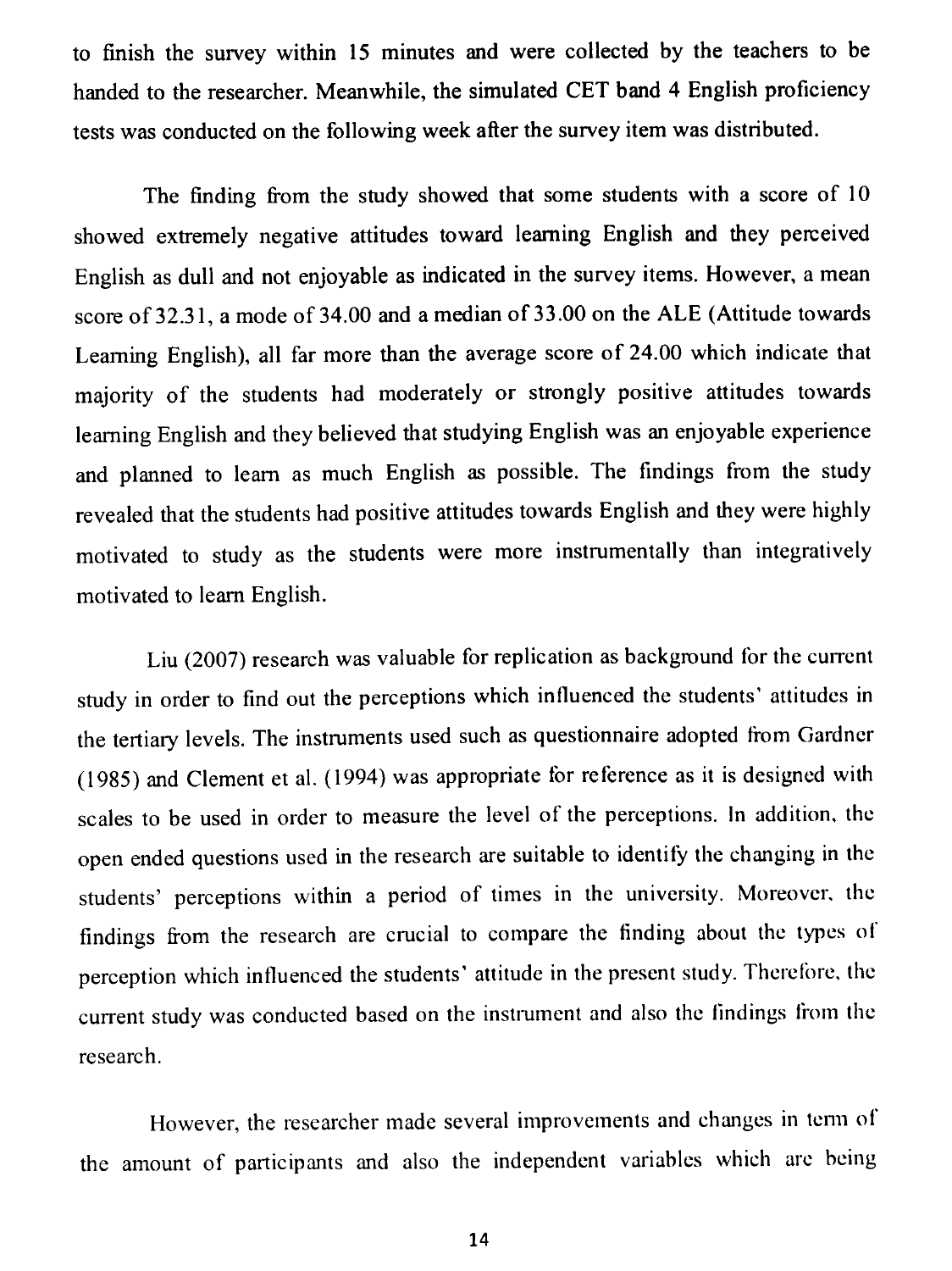focused. Gay (1996) claimed that if the sample is too small, the results of the study may not be generalized to the population. The participant of the study is limited to 202 participants, which is less than minimum amount stated for conducting the questionnaire in a big population. Therefore, the present study increased the amount of participants in order to obtained sufficient information and also concrete finding. The research conducted by Liu (2007) also focusing on the motivation which influence the students to perform well in the proficiency test rather than the students perceptions which influenced the students' attitude. Doob (as cited in Mohsin, 1990, p. 6) stated that attitude acts as stimulus to produce another response and it is also a drive in sense that its tension is reduced through subsequent behavior leading to a

reward. Hence, the current study was focused more on the perceptions which influence the student's attitudes which lead to the motivation in performing certain task or activities.

On the other hand, Littlewood, Fu & Yu (1996) investigated the Hong Kong tertiary students' attitudes and proficiency in spoken English shows the positive attitudes from the view of affective components rather than instrumental and integrative motivation. The study was conducted among 2,156 students from six universities and also 437 teachers from two universities. The instruments used for the study is questionnaires and unstructured interviews. The questionnaires were divided into two categories. The first questionnaire is developed for students meanwhile the

second questionnaire is designed for teachers. The survey for teachers was conducted by mail, meanwhile the students questionnaire were administrated by teachers who gave 30 minutes of their class times in order to allow the students to answer the questionnaire.

The finding from the study showed that a large majority of students in the survey (76%) like the sound of the English language and talking with foreign people in English, and 43% of them feel uncomfortable when they speak English. The study indicates that stronger influence on students' affective attitude towards speaking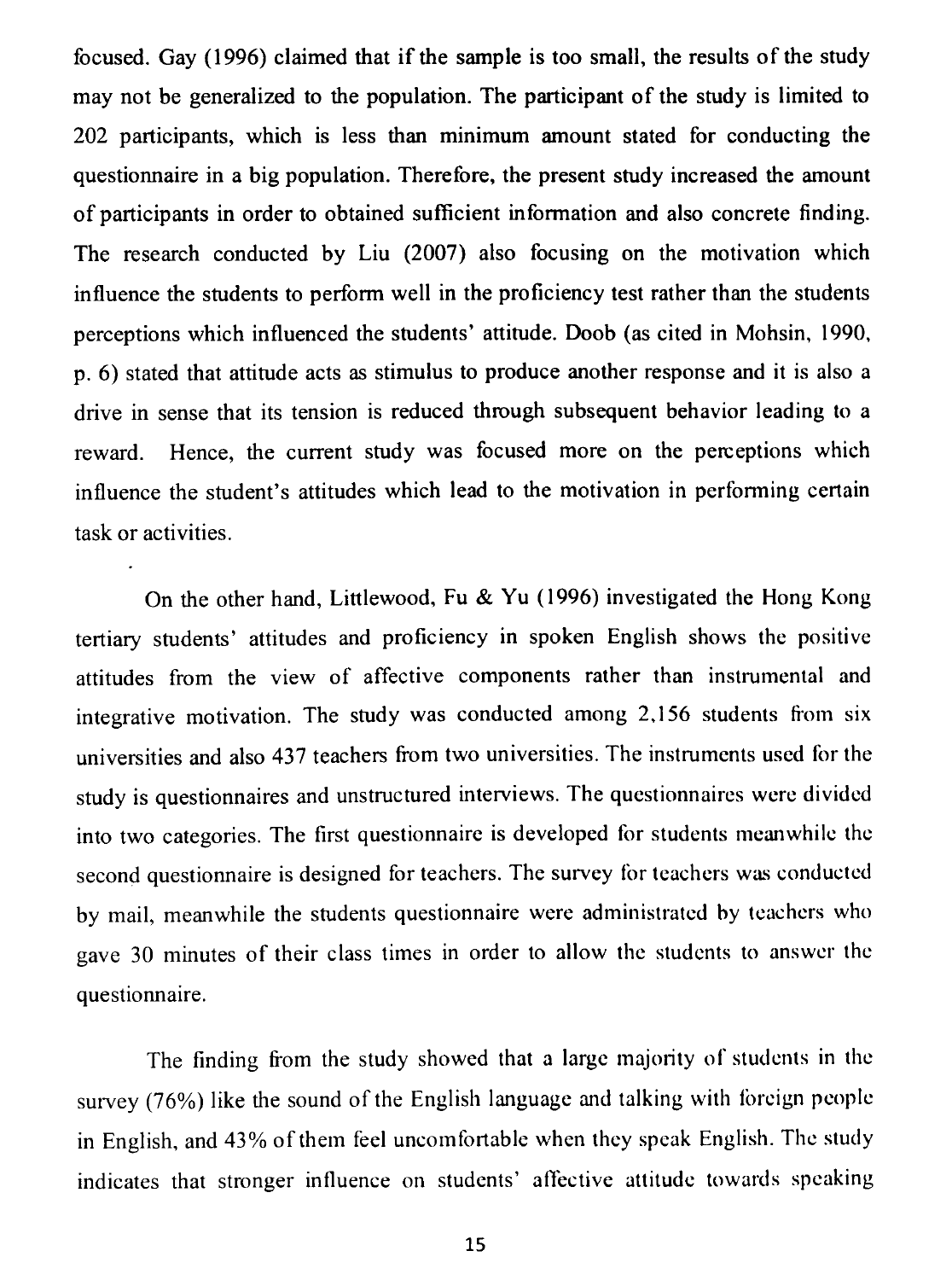English is affect by their experience at school in the Form 6 and & oral activities. The effect was examined by using ANOVA and it was found that only the FREQUENCY of oral activities has a significant effect  $(p<$ 0001) on students' attitude which means that the more often they did oral activities in Form 6 and 7, the more positive their affective attitudes to English.

The study was suitable for adaptation as it is intended to measure the students' attitudes which are related with their perceptions towards the language and its effects on their speaking proficiency. The questionnaire developed in the research was intended to gain sufficient information from university students and also for teachers

in university level. Thus, the questionnaire used for students are referred as it is consist of reliable questions regarding perception or attitude which is important in order to meet the objective of the present study.

Nevertheless, the study seems to be emphasizing on the affective components and focusing on the speaking proficiency among the students. Hence, the present study was focused more on the student's perceptions which influenced their attitude towards English based on their belief and feeling towards the language and the community. In addition the current study also determined the significant changes which occurred at the end of the language course.

#### 2.4 Summary

Lindsay and Norman (1977) stated that perception is the process by which organisms interpret and organize sensation to produce a meaningful experience of the world. Even though attitude was refer as how human react toward certain things or matters and perception are more to the way of human thinking, both are related as perception is the root of thinking which invoke certain judgments or beliefs that influenced human attitude.